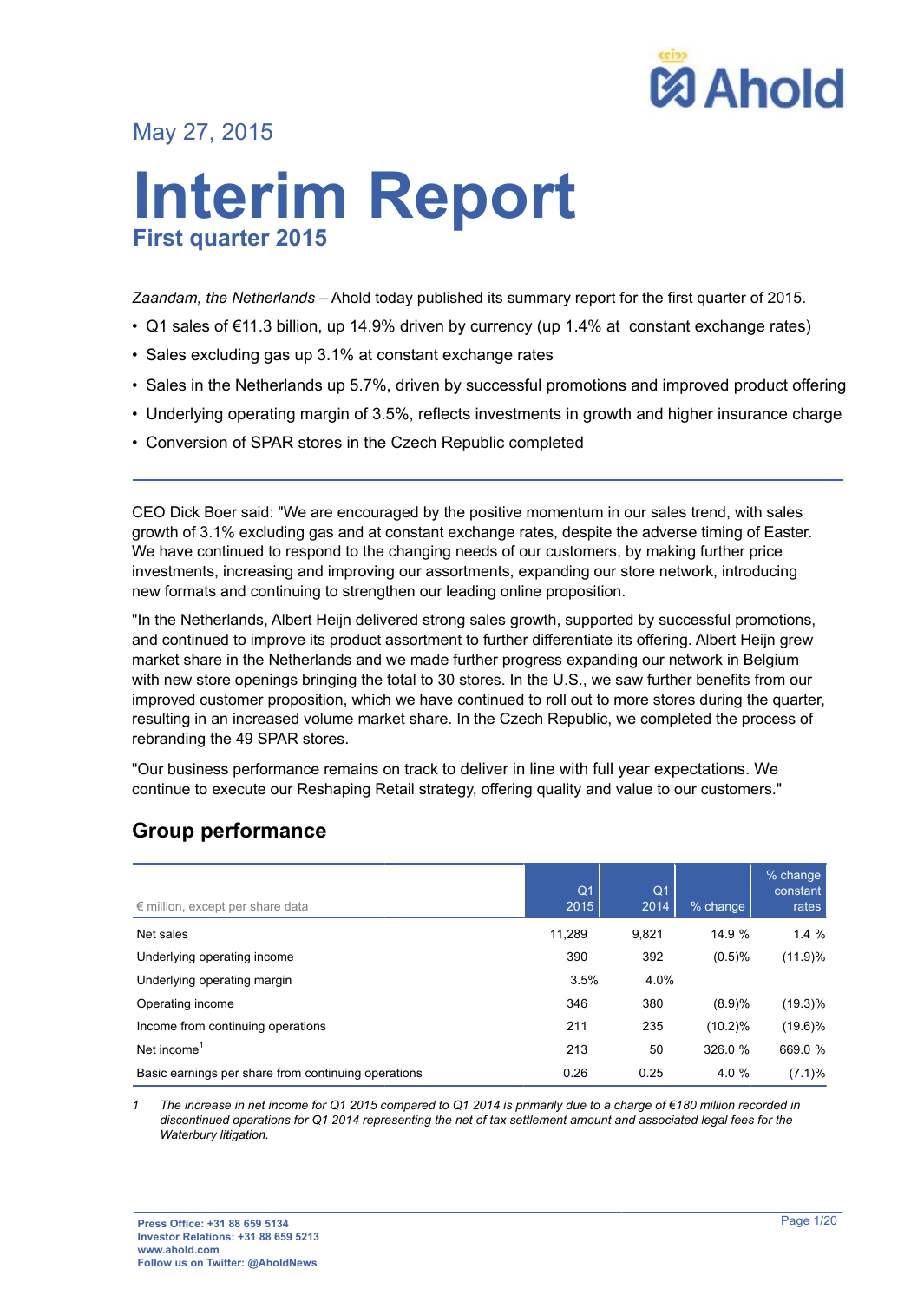# **Performance by segment**

# **Ahold USA**

| $\epsilon$ million                         | Q <sub>1</sub><br>2015 | Q <sub>1</sub><br>2014 | % change | % change<br>constant<br>rates |
|--------------------------------------------|------------------------|------------------------|----------|-------------------------------|
| Net sales                                  | 7,026                  | 5,859                  | 19.9 %   | $(2.1)\%$                     |
| Underlying operating income                | 257                    | 227                    | 13.2%    | (7.7)%                        |
| Underlying operating margin                | 3.7%                   | 3.9%                   |          |                               |
| Identical sales growth                     | (2.4)%                 | (0.2)%                 |          |                               |
| Identical sales growth excluding gasoline  | 0.1%                   | 0.1%                   |          |                               |
| Comparable sales growth excluding gasoline | $0.2 \%$               | $0.2 \%$               |          |                               |

Total first quarter net sales of €7,026 million were up 19.9%, 2.1% lower than last year at constant exchange rates, impacted by lower gas sales. Excluding gas, net sales at constant exchange rates was 0.4% higher than last year, while identical sales growth was 0.1%

The underlying sales trends were positive. The adverse impact of the timing of Easter was partly offset by additional sales as a consequence of high snowfall levels during the quarter in the Stop & Shop and Giant Carlisle markets.

This quarter, the first wave of our program to improve our customer proposition was rolled out to another 183 stores, bringing the total to 704 stores, and the next waves are being deployed in all our divisions. The results of the program continue to show positive sales trends across all market areas, with improved identical sales performance versus the previous quarter, adjusted for Easter. We continued to focus on growing own-brand penetration across our businesses. In all of our market areas, we are sustaining the improvements in price perception scores seen at the end of last year.

Ahold USA's market share grew in volume for the third consecutive quarter and was flat in dollars compared to last year, reflecting ongoing price investments. In New England, the trend in market share development improved from Q4 and our share in the Giant Carlisle and New York Metro market areas increased.

Ahold USA's underlying operating margin stood at 3.7%, down 0.2% from the same quarter last year. The margin decline reflects cost price inflation outpacing retail pricing, specifically in our nonperishable product range, and our decision to absorb part of this cost. This cost was partly offset by lower promotional spend and Simplicity cost savings. Lower gas sales due to falling gas prices had a positive impact on the operating margin but was more than offset by increased cost for snow removal, increased energy use and lower reimbursements on pharmacy products.

During the quarter, Ahold USA announced a restructuring of its support offices, which is to be completed by early summer 2015.

## **The Netherlands**

| $\epsilon$ million          | Q <sub>1</sub><br>2015 | Q <sub>1</sub><br>2014 | % change |
|-----------------------------|------------------------|------------------------|----------|
| Net sales                   | 3,748                  | 3.547                  | 5.7%     |
| Underlying operating income | 166                    | 178                    | (6.7)%   |
| Underlying operating margin | 4.4%                   | 5.0%                   |          |
| Identical sales growth      | 2.5%                   | (1.4)%                 |          |
| Comparable sales growth     | $3.0\%$                | (1.3)%                 |          |

First quarter net sales of €3,748 million increased by 5.7% compared to last year, while identical sales grew by 2.5%, in spite of the post-Easter week falling into our first quarter.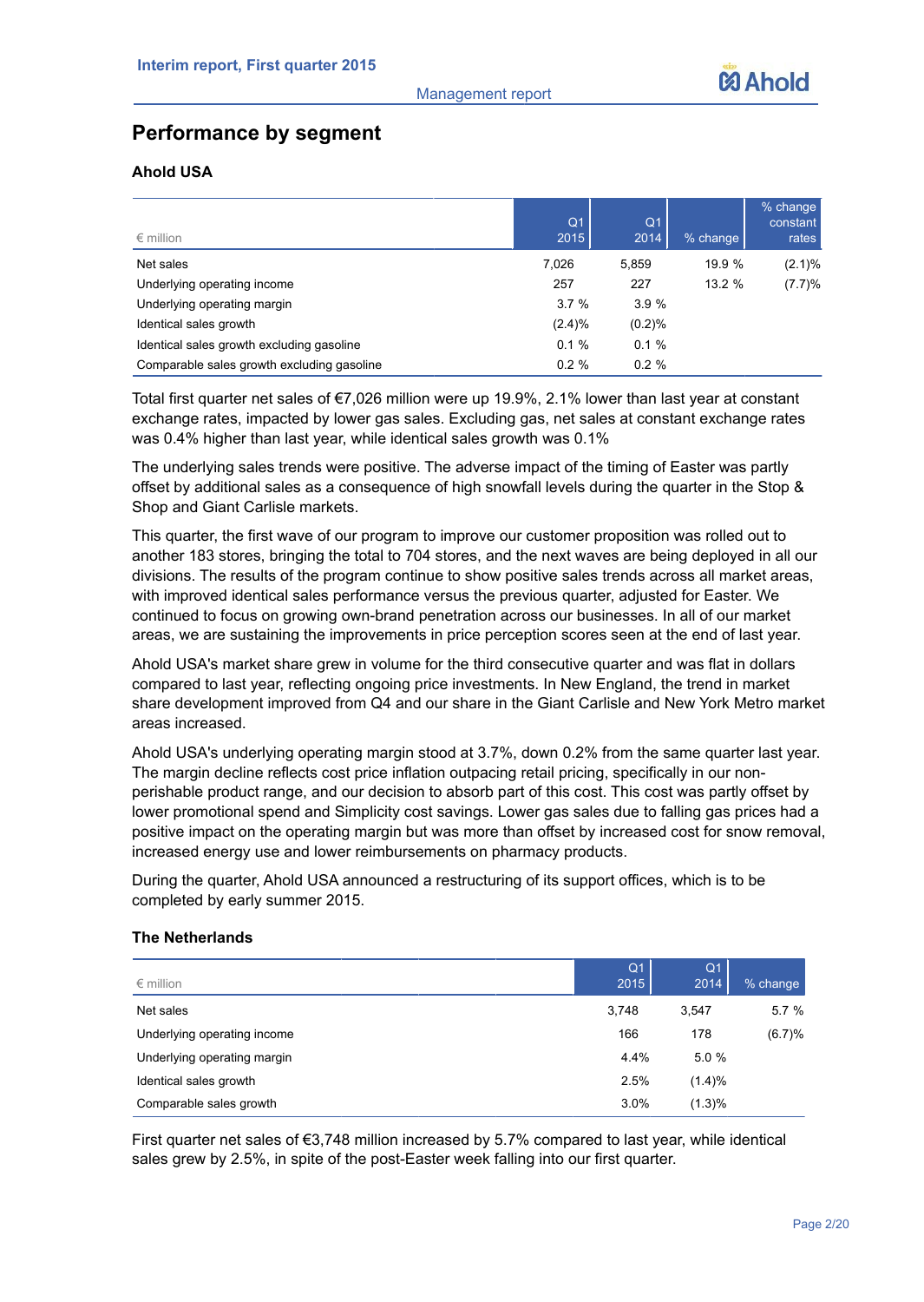#### Management report

Albert Heijn ran two successful promotions during the quarter, which included a large glassware collection campaign followed by a grow-your-own-garden promotional campaign. Albert Heijn also continued to improve its own-brand value product line and improved and extended its organic product range. For the quarter, Albert Heijn reported an increased basket size and increased its market share. The sales growth was also partially due to the conversion of 16 former C1000 stores in the Netherlands and the opening of ten new Albert Heijn stores in Belgium versus last year.

We achieved consumer sales growth of over 20% at our online operations bol.com and Albert Heijn Online. In Belgium, where we opened our 30th store, we continued to see strong sales growth.

The underlying operating margin of 4.4% was impacted by the cost of the glassware collection campaign and higher pension costs as a result of lower interest rates.

As part of our omni-channel strategy, we continue to invest in our online businesses. This additional investment has reduced our margin by 0.1% in the Netherlands versus last year. For the full year 2015, we expect to accelerate our investments in our online businesses, and expect that the negative impact on the Netherlands margin will be 25 basis points versus last year.

## **Czech Republic**

| $\epsilon$ million                         | Q <sub>1</sub><br>2015 | Q <sub>1</sub><br>2014 | $%$ change | $%$ change<br>constant<br>rates |
|--------------------------------------------|------------------------|------------------------|------------|---------------------------------|
| Net sales                                  | 515                    | 415                    | 24.1 %     | 24.8 %                          |
| Underlying operating income                | 2                      | 9                      | $(77.8)\%$ | $(74.8)\%$                      |
| Underlying operating margin                | 0.4%                   | 2.2%                   |            |                                 |
| Identical sales growth                     | (2.3)%                 | 0.5%                   |            |                                 |
| Identical sales growth excluding gasoline  | $(2.1)\%$              | 0.5%                   |            |                                 |
| Comparable sales growth excluding gasoline | $(2.1)\%$              | 0.6%                   |            |                                 |

Excluding gas, net sales at constant exchange rates was 26.3% higher than last year. Total first quarter net sales of €515 million were 24.8% higher than last year at constant exchange rates, driven by the inclusion of 49 acquired SPAR stores as of August 1, 2014.

Identical sales excluding gas were down 2.1%. This included the unfavorable impact of the post-Easter week falling into our first quarter.

During the quarter, the remaining 35 SPAR stores were successfully converted and rebranded to the Albert banner. This marked the end of the eight-month project to convert and rebrand all 49 SPAR stores. The integration of the SPAR stores reinforces Albert's position as a leading food retailer in the Czech market.

The underlying operating margin of 0.4% for the quarter was impacted by  $\epsilon$ 4 million of non-recurring cost related to the SPAR integration. Restructuring charges of €11 million related to this acquisition were booked in the quarter. For the full year 2015, we expect that the acquisition of SPAR will remain slightly margin-dilutive.

## **Corporate Center**

Underlying Corporate Center costs were €35 million, an increase of €13 million over last year, of which €9 million relates to insurance activities (primarily reflecting a non-cash charge which is largely a result of lower discount rates).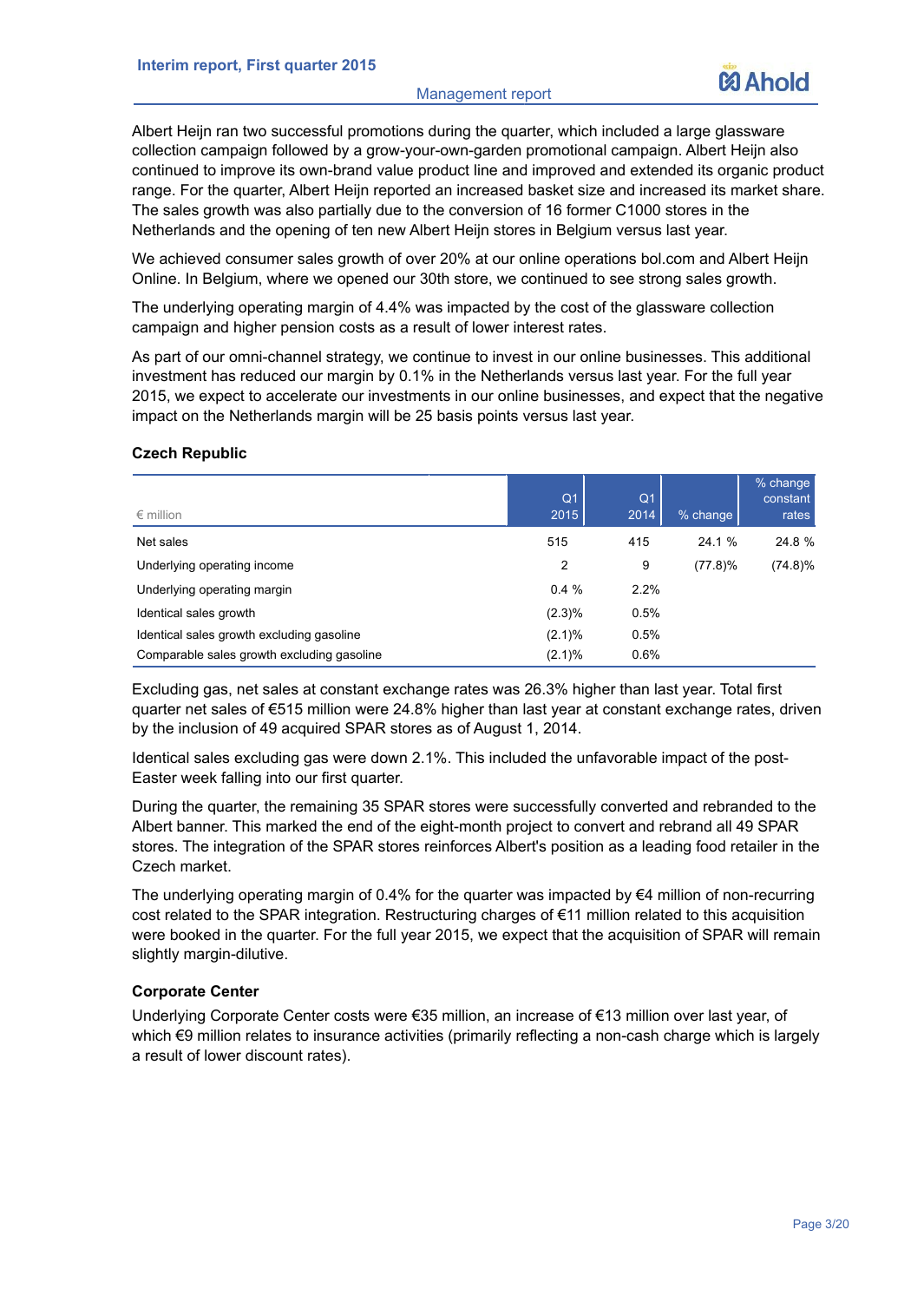

# **Outlook**

Our business performance remains on track to deliver in line with full year expectations.

As previously communicated, higher pension costs and increased investments in our Dutch online businesses will lower margins in the Netherlands by 40 to 50 basis points compared to last year. In the Czech Republic, the SPAR acquisition will remain slightly margin-dilutive in 2015, with additional one-off costs of €40 million, of which €4 million has been recognized in underlying operating income.

We expect free cash flow to be broadly in line with last year, based on current exchange rates.

# **Financial review**

# **First quarter 2015 (compared to first quarter 2014)**

Underlying operating income was €390 million; €2 million lower than last year. Underlying operating margin was 3.5%, which was down from 4.0% last year. Contributing to the decline was the impact of the rollout of the program to improve the customer proposition in the U.S., increased investments in our online businesses, and the integration of SPAR in the Czech Republic.

Operating income decreased by €34 million to €346 million. This included, when compared to Q1 2014, increased restructuring and related charges of  $\epsilon$ 23 million and higher impairments of €10 million. The increase in restructuring and related charges is primarily due to provisions of €14 million related to the restructuring of support offices in Ahold USA and €11 million related to the acquisition and integration of the SPAR business in the Czech Republic. The higher impairments reflect a write-down of prepaid consideration in the Netherlands of €9 million related to the C1000 stores acquired in 2012 from Jumbo that are either to be returned to Jumbo or sold.

Income from continuing operations was €211 million; €24 million lower than last year. The decrease in operating income of €34 million and higher financial expenses of €9 million were partially offset by lower income taxes of €20 million.

Net income was €213 million, up €163 million compared with last year. The change is primarily due to a charge of €180 million recorded in discontinued operations for Q1 2014, representing the net of tax settlement amount and associated legal fees for the Waterbury litigation.

Free cash flow of €186 million declined by €116 million compared to Q1 2014. This decrease was mainly driven by lower cash generated from operations of €191 million and higher purchases of noncurrent assets of €17 million, partly offset by lower income taxes paid of €100 million. The lower cash generated from operations was predominantly due to unfavorable year-over-year changes in working capital, partly as a result of the timing of year end and Easter.

Net debt increased in Q1 2015 by €43 million to €1,354 million. Free cash flow of €186 million was offset by the share buyback of €40 million and the exchange impact on dollar denominated net debt components.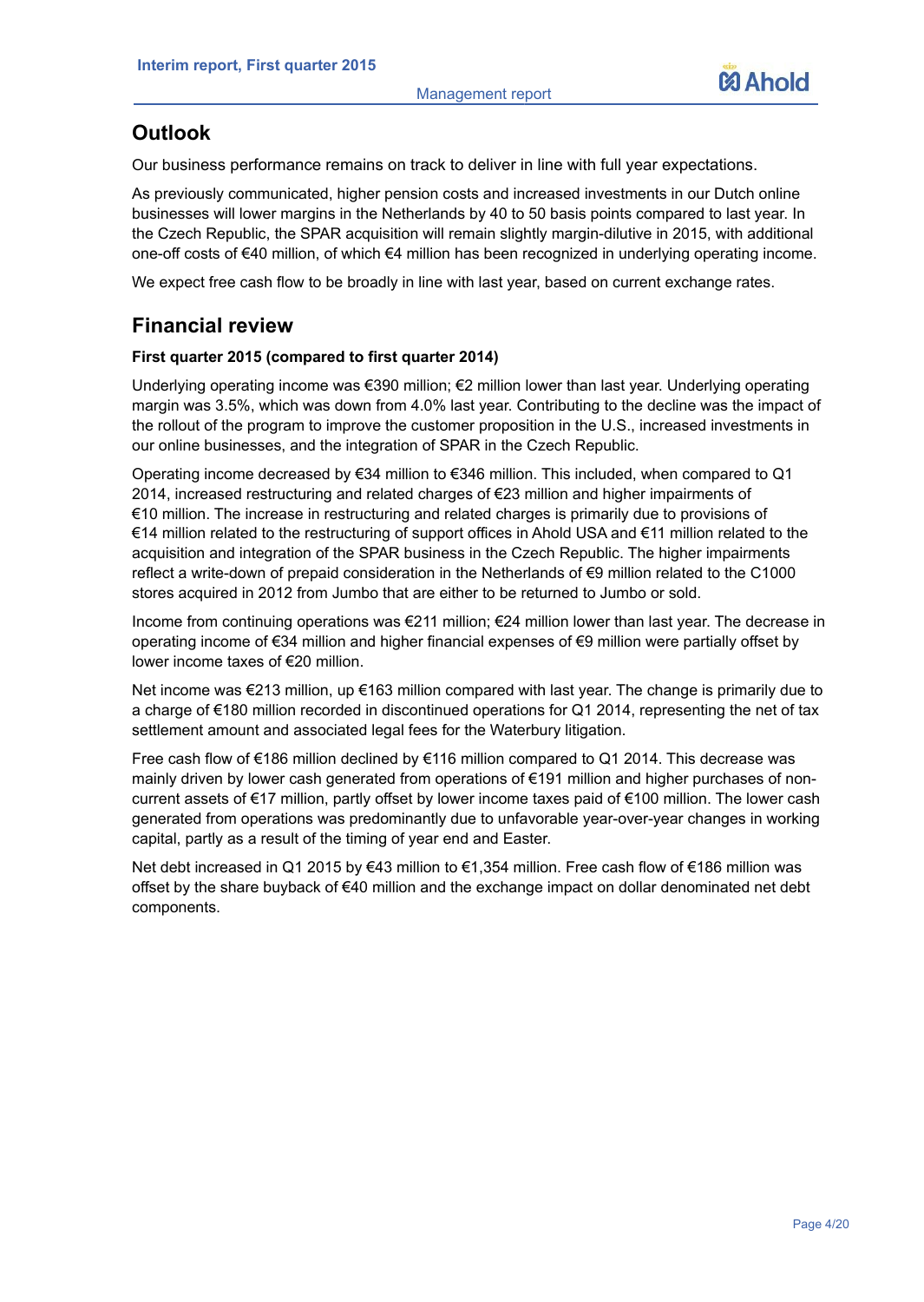

# **Consolidated income statement**

| $\epsilon$ million, except per share data                                          | <b>Note</b>    | Q <sub>1</sub><br>2015 | Q <sub>1</sub><br>2014 |
|------------------------------------------------------------------------------------|----------------|------------------------|------------------------|
| Net sales                                                                          | 4              | 11,289                 | 9,821                  |
| Cost of sales                                                                      | 5              | (8,226)                | (7, 198)               |
| <b>Gross profit</b>                                                                |                | 3,063                  | 2,623                  |
|                                                                                    |                |                        |                        |
| Selling expenses                                                                   |                | (2,307)                | (1,918)                |
| General and administrative expenses                                                |                | (410)                  | (325)                  |
| Total operating expenses                                                           | 5              | (2,717)                | (2, 243)               |
| <b>Operating income</b>                                                            | $\overline{4}$ | 346                    | 380                    |
| Interest income                                                                    |                | 1                      | 2                      |
| Interest expense                                                                   |                | (72)                   | (64)                   |
| Net interest expense on defined benefit pension plans                              |                | (4)                    | (5)                    |
| Other financial expenses                                                           |                | (4)                    | (3)                    |
| Net financial expenses                                                             |                | (79)                   | (70)                   |
| Income before income taxes                                                         |                | 267                    | 310                    |
| Income taxes                                                                       | 6              | (58)                   | (78)                   |
| Share in income of joint ventures                                                  |                | $\overline{c}$         | 3                      |
| Income from continuing operations                                                  |                | 211                    | 235                    |
| Income (loss) from discontinued operations                                         | 7              | 2                      | (185)                  |
| Net income attributable to common shareholders                                     |                | 213                    | 50                     |
| Net income per share attributable to common shareholders                           |                |                        |                        |
| Basic                                                                              |                | 0.26                   | 0.05                   |
| Diluted                                                                            |                | 0.26                   | 0.05                   |
| Income from continuing operations per share attributable to<br>common shareholders |                |                        |                        |
| Basic                                                                              |                | 0.26                   | 0.25                   |
| <b>Diluted</b>                                                                     |                | 0.25                   | 0.24                   |
| Average U.S. dollar exchange rate (euro per U.S. dollar)                           |                | 0.8928                 | 0.7288                 |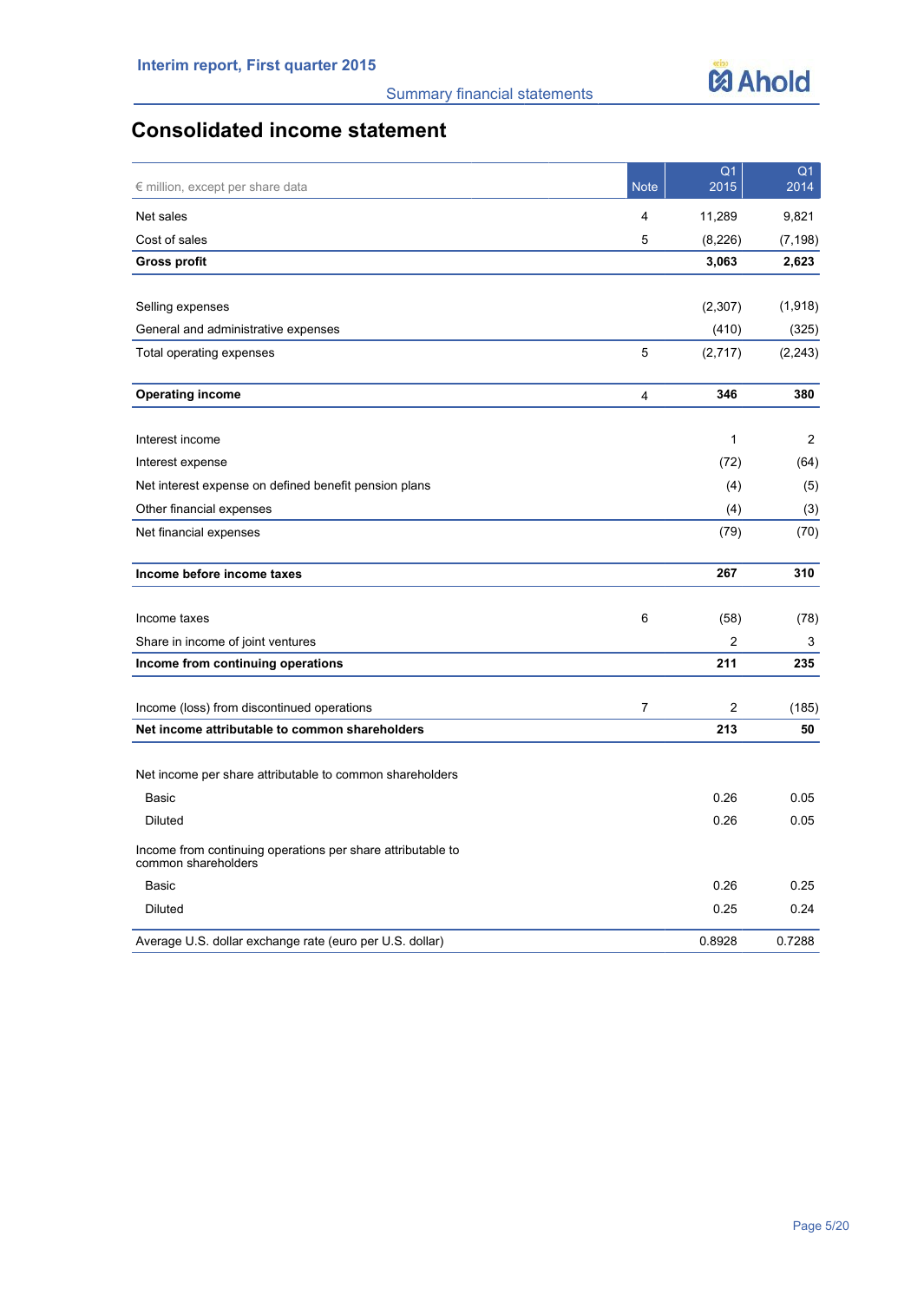

# **Consolidated statement of comprehensive income**

| $\epsilon$ million                                                       | Q <sub>1</sub><br>2015 | Q <sub>1</sub><br>2014 |
|--------------------------------------------------------------------------|------------------------|------------------------|
| Net income attributable to common shareholders                           | 213                    | 50                     |
| Remeasurements of defined benefit pension plans                          |                        |                        |
| Remeasurements before taxes - income (loss)                              | (88)                   | (18)                   |
| Income taxes                                                             | 25                     | 7                      |
| Other comprehensive loss that will not be reclassified to profit or loss | (63)                   | (11)                   |
| Currency translation differences in foreign interests before taxes from: |                        |                        |
| Continuing operations                                                    | 457                    | (18)                   |
| Cash flow hedges:                                                        |                        |                        |
| Fair value result in the year                                            | (6)                    | (15)                   |
| Transfers to net income                                                  | (31)                   | (2)                    |
| Income taxes                                                             | 9                      | 4                      |
| Other comprehensive income (loss) reclassifiable to profit or loss       | 429                    | (31)                   |
| Total other comprehensive income (loss)                                  | 366                    | (42)                   |
| Comprehensive income attributable to common shareholders                 | 579                    | 8                      |
| Attributable to:                                                         |                        |                        |
| Continuing operations                                                    | 577                    | 193                    |
| Discontinued operations                                                  | 2                      | (185)                  |
| Comprehensive income attributable to common shareholders                 | 579                    | 8                      |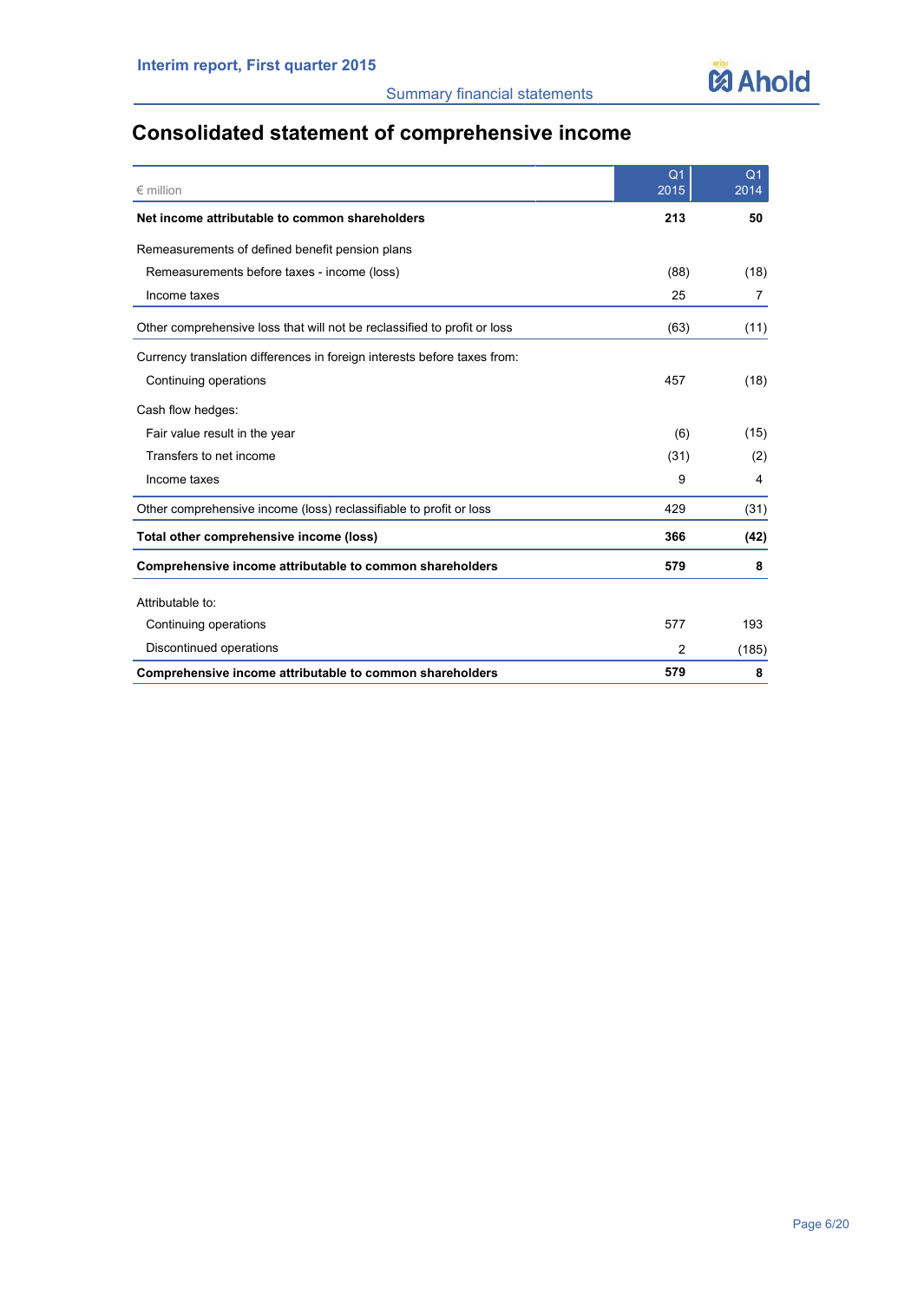

# **Consolidated balance sheet**

| $\epsilon$ million                                           | <b>Note</b> | April 19,<br>2015 | December 28,<br>2014 |
|--------------------------------------------------------------|-------------|-------------------|----------------------|
| <b>Assets</b>                                                |             |                   |                      |
| Property, plant and equipment                                |             | 6,627             | 6,150                |
| Investment property                                          |             | 604               | 560                  |
| Intangible assets                                            |             | 1,821             | 1,763                |
| Investments in joint ventures and associates                 |             | 210               | 206                  |
| Other non-current financial assets                           |             | 524               | 482                  |
| Deferred tax assets                                          |             | 560               | 494                  |
| Other non-current assets                                     |             | 42                | 35                   |
| <b>Total non-current assets</b>                              |             | 10,388            | 9,690                |
|                                                              |             |                   |                      |
| Assets held for sale                                         |             | 8                 | 7                    |
| Inventories                                                  |             | 1,656             | 1,589                |
| Receivables                                                  |             | 672               | 728                  |
| Other current financial assets                               |             | 552               | 323                  |
| Income taxes receivable                                      |             | 39                | 59                   |
| Other current assets                                         |             | 228               | 118                  |
| Cash and cash equivalents                                    | 9           | 1,635             | 1,624                |
| <b>Total current assets</b>                                  |             | 4,790             | 4,448                |
|                                                              |             |                   |                      |
| <b>Total assets</b>                                          |             | 15,178            | 14,138               |
| <b>Equity and liabilities</b>                                |             |                   |                      |
| Equity attributable to common shareholders                   | 8           | 5,002             | 4,844                |
| Loans                                                        |             | 1,557             | 1,410                |
| Other non-current financial liabilities                      |             | 2,190             | 2,039                |
| Pensions and other post-employment benefits                  |             | 417               | 290                  |
| Deferred tax liabilities                                     |             | 113               | 150                  |
| Provisions                                                   |             | 732               | 663                  |
| Other non-current liabilities                                |             | 309               | 276                  |
| <b>Total non-current liabilities</b>                         |             | 5,318             | 4,828                |
|                                                              |             |                   |                      |
| Accounts payable                                             |             | 2,424             | 2,655                |
| Other current financial liabilities                          |             | 711               | 280                  |
| Income taxes payable                                         |             | 46                | 22                   |
| Provisions                                                   |             | 262               | 240                  |
| Other current liabilities                                    |             | 1,415             | 1,269                |
| <b>Total current liabilities</b>                             |             | 4,858             | 4,466                |
|                                                              |             |                   |                      |
| <b>Total equity and liabilities</b>                          |             | 15,178            | 14,138               |
| Quarter-end U.S. dollar exchange rate (euro per U.S. dollar) |             | 0.9253            | 0.8213               |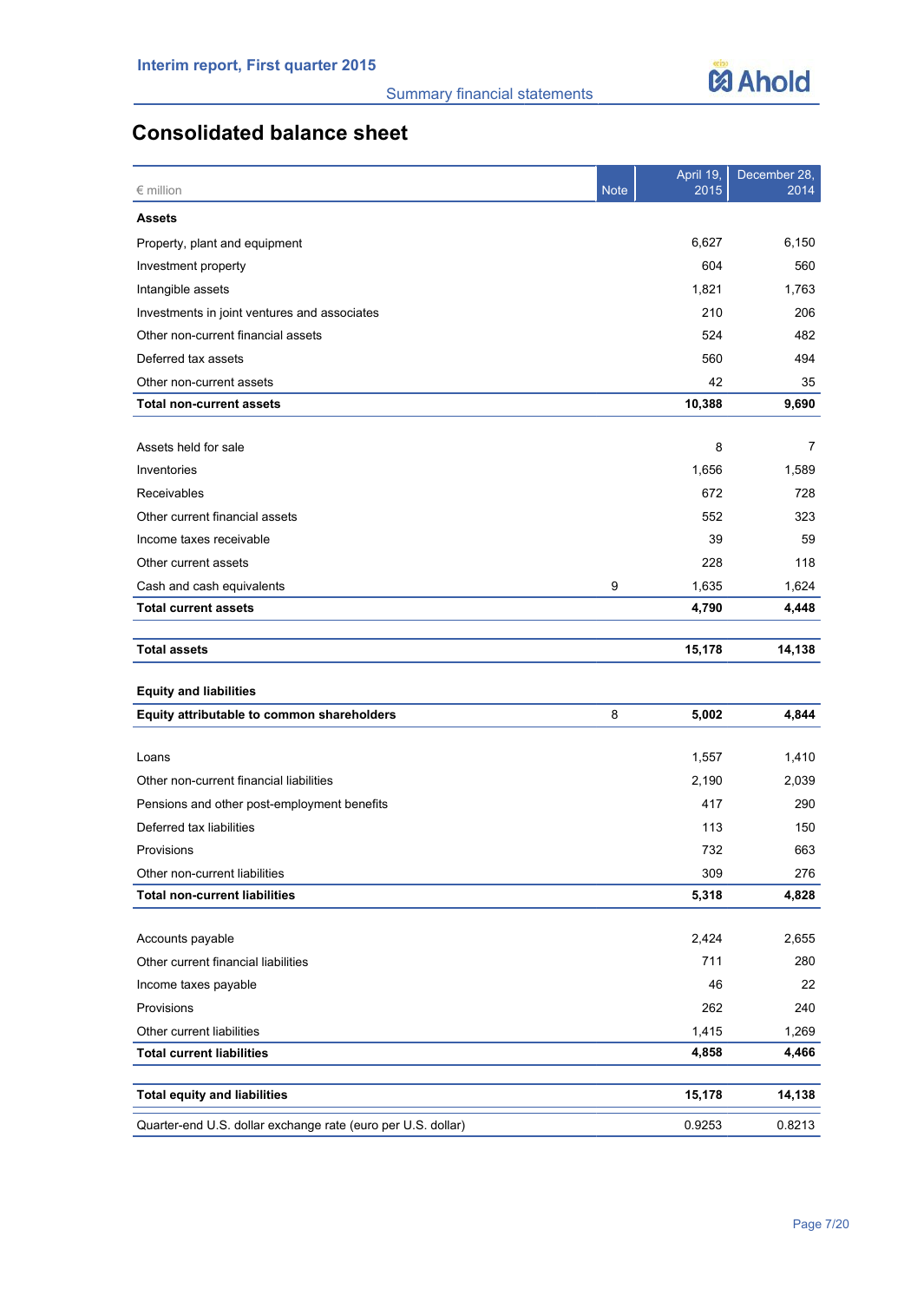

# **Consolidated statement of changes in equity**

| $\epsilon$ million                | <b>Note</b> | Share<br>capital | Additional<br>paid-in<br>capital | Currency<br>translation<br>reserve | Cash flow<br>hedging<br>reserve | Other<br>reserves<br>including<br>accumulated<br>deficit | Equity<br>attributable<br>to common<br>shareholders |
|-----------------------------------|-------------|------------------|----------------------------------|------------------------------------|---------------------------------|----------------------------------------------------------|-----------------------------------------------------|
| Balance as of December 29, 2013   |             | 318              | 8,713                            | (492)                              | (81)                            | (1,938)                                                  | 6,520                                               |
| Net income                        |             |                  |                                  |                                    |                                 | 50                                                       | 50                                                  |
| Other comprehensive loss          |             |                  |                                  | (18)                               | (13)                            | (11)                                                     | (42)                                                |
| Total comprehensive income (loss) |             |                  |                                  | (18)                               | (13)                            | 39                                                       | 8                                                   |
| <b>Dividends</b>                  |             |                  |                                  |                                    |                                 | (414)                                                    | (414)                                               |
| Capital repayment                 |             | (308)            | (809)                            |                                    |                                 | 109                                                      | (1,008)                                             |
| Share buyback                     |             |                  |                                  |                                    |                                 | (439)                                                    | (439)                                               |
| Share-based payments              |             |                  |                                  |                                    |                                 | 18                                                       | 18                                                  |
| Balance as of April 20, 2014      |             | 10               | 7,904                            | (510)                              | (94)                            | (2,625)                                                  | 4,685                                               |
| Balance as of December 28, 2014   |             | 9                | 6,844                            | (103)                              | (132)                           | (1,774)                                                  | 4,844                                               |
| Net income                        |             |                  |                                  |                                    |                                 | 213                                                      | 213                                                 |
| Other comprehensive income (loss) |             |                  |                                  | 457                                | (28)                            | (63)                                                     | 366                                                 |
| Total comprehensive income (loss) |             |                  |                                  | 457                                | (28)                            | 150                                                      | 579                                                 |
| <b>Dividends</b>                  | 8           |                  |                                  |                                    |                                 | (396)                                                    | (396)                                               |
| Share buyback                     | 8           |                  |                                  |                                    |                                 | (40)                                                     | (40)                                                |
| Share-based payments              |             |                  |                                  |                                    |                                 | 15                                                       | 15                                                  |
| Balance as of April 19, 2015      |             | 9                | 6.844                            | 354                                | (160)                           | (2,045)                                                  | 5.002                                               |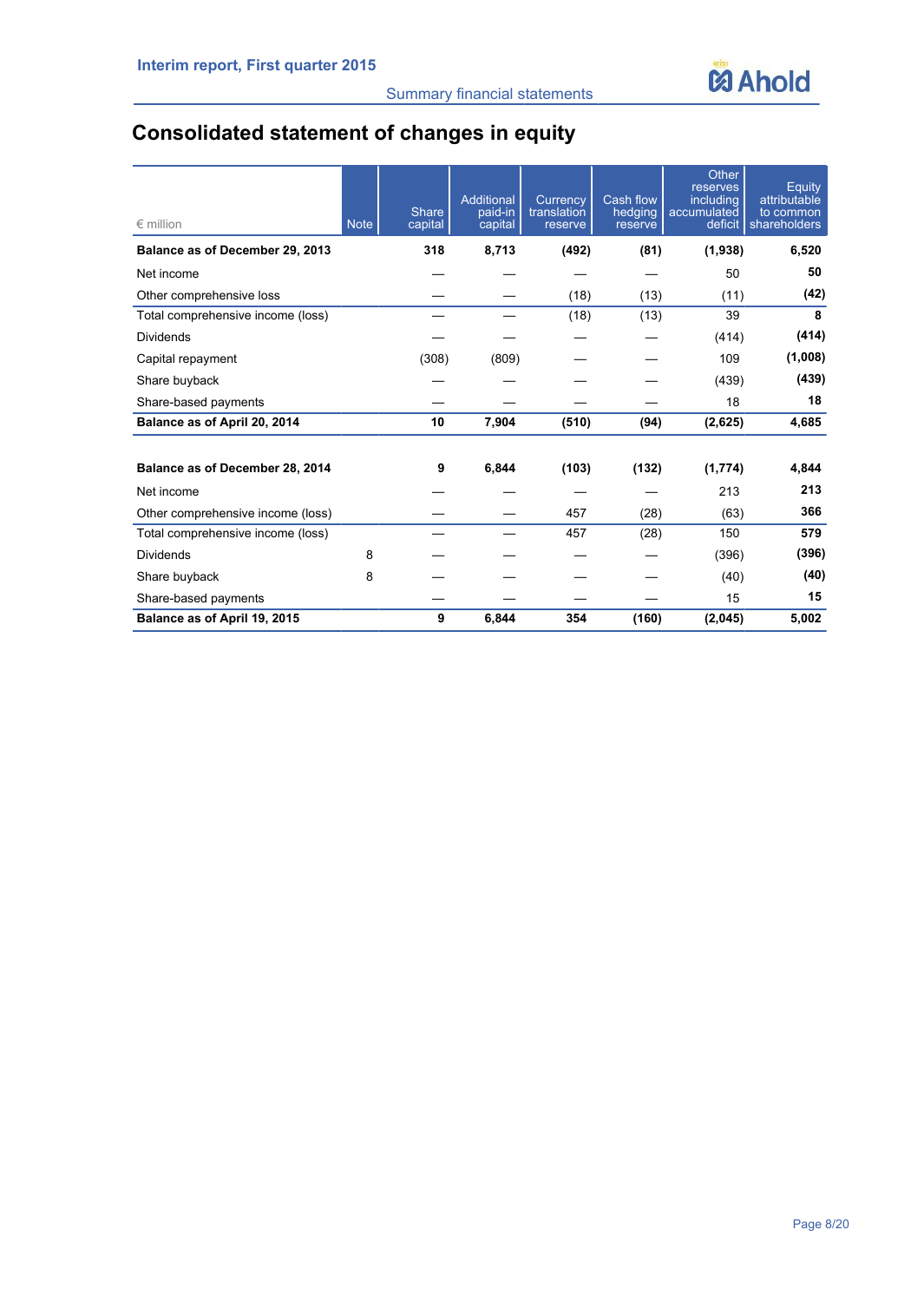

# **Consolidated statement of cash flows**

| $\epsilon$ million                                                                   | <b>Note</b> | Q <sub>1</sub><br>2015 | Q <sub>1</sub><br>2014 |
|--------------------------------------------------------------------------------------|-------------|------------------------|------------------------|
| Operating income                                                                     |             | 346                    | 380                    |
| Adjustments for:                                                                     |             |                        |                        |
| Depreciation, amortization, write-downs and impairments                              | 5           | 319                    | 254                    |
| Gains on the sale of assets / disposal groups held for sale                          | 5           | (2)                    | (1)                    |
| Share-based compensation expenses                                                    |             | 13                     | 13                     |
| Operating cash flows before changes in operating assets<br>and liabilities           |             | 676                    | 646                    |
| Changes in working capital:                                                          |             |                        |                        |
| Changes in inventories                                                               |             | 49                     | 16                     |
| Changes in receivables and other current assets                                      |             | 8                      | (32)                   |
| Changes in payables and other current liabilities                                    |             | (273)                  | 56                     |
| Changes in other non-current assets, other non-current<br>liabilities and provisions |             | (7)                    | (42)                   |
| Cash generated from operations                                                       |             | 453                    | 644                    |
| Income taxes paid - net                                                              |             | (23)                   | (123)                  |
| Operating cash flows from continuing operations                                      |             | 430                    | 521                    |
| Operating cash flows from discontinued operations                                    |             | (2)                    | (9)                    |
| Net cash from operating activities                                                   |             | 428                    | 512                    |
| Purchase of non-current assets                                                       |             | (205)                  | (188)                  |
| Divestments of assets / disposal groups held for sale                                |             | 9                      | 8                      |
| Acquisition of businesses, net of cash acquired                                      | 3           | (8)                    | (12)                   |
| Divestment of businesses, net of cash divested                                       | 7           | (4)                    | (44)                   |
| Changes in short-term deposits and similar instruments                               |             | (201)                  | 791                    |
| Dividends received from joint ventures                                               |             | 2                      | 1                      |
| Interest received                                                                    |             | $\overline{c}$         | 3                      |
| Investing cash flows from continuing operations                                      |             | (405)                  | 559                    |
| Investing cash flows from discontinued operations                                    |             |                        |                        |
| Net cash from investing activities                                                   |             | (405)                  | 559                    |
| Interest paid                                                                        |             | (52)                   | (43)                   |
| Repayments of loans                                                                  |             | (15)                   | (11)                   |
| Repayments of finance lease liabilities                                              |             | (34)                   | (22)                   |
| Share buyback                                                                        | 8           | (40)                   | (439)                  |
| Capital repayment                                                                    |             |                        | (1,008)                |
| Other cash flows from derivatives                                                    |             | (11)                   | (10)                   |
| Other                                                                                |             | 4                      | (4)                    |
| Financing cash flows from continuing operations                                      |             | (148)                  | (1, 537)               |
| Financing cash flows from discontinued operations                                    |             |                        | (2)                    |
| Net cash from financing activities                                                   |             | (148)                  | (1, 539)               |
| Net cash from operating, investing and financing<br>activities                       | 9           | (125)                  | (468)                  |
| Average U.S. dollar exchange rate (euro per U.S. dollar)                             |             | 0.8928                 | 0.7288                 |

For the reconciliation between net cash from operating, investing and financing activities and cash and cash equivalents as presented in the balance sheet, see *Note 9*.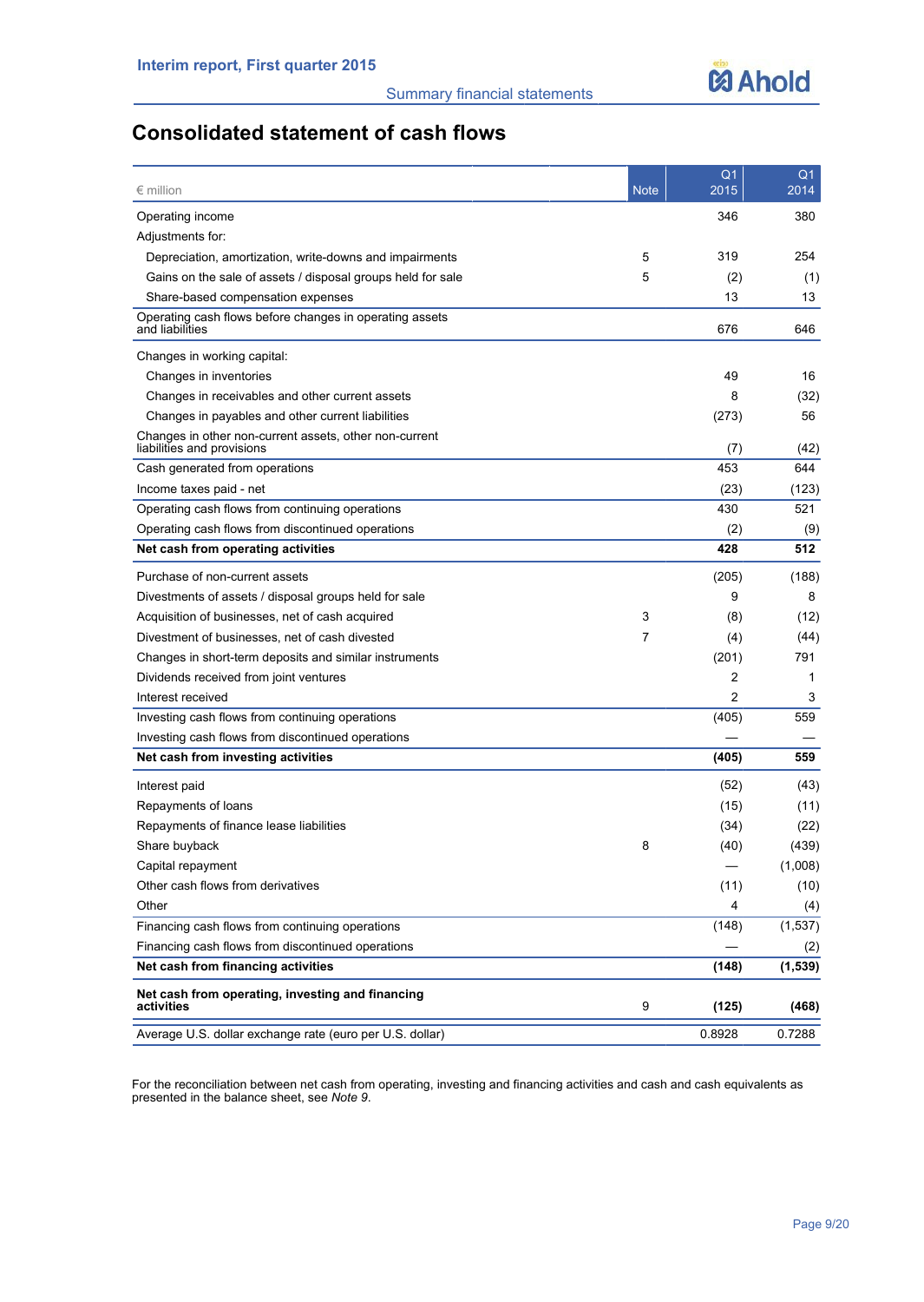

# **Notes to the consolidated summary financial statements**

# **1. The Company and its operations**

The principal activity of Koninklijke Ahold N.V. ("Ahold" or the "Company" or "Group" or "Ahold Group"), a public limited liability company with its registered seat and head office in Zaandam, the Netherlands, is the operation of retail food stores in the United States and Europe through subsidiaries and joint ventures.

## **2. Accounting policies**

## *Basis of preparation*

These financial statements have been prepared in accordance with IAS 34 "Interim Financial Reporting." The accounting policies applied in these financial statements are consistent with those applied in Ahold's 2014 consolidated financial statements.

Ahold's reporting calendar in 2015 is based on 12 periods of four weeks and one period of five weeks, a total of 53 weeks. The 2014 reporting calendar is based on 13 periods of four weeks, a total of 52 weeks. In 2015 and 2014, the first quarter comprised 16 weeks.

## *New and revised IFRSs effective in 2015*

# *Contributions from employees to defined benefit plans - Amendments to IAS 19*

The objective of the amendments was to simplify the accounting for contributions that are independent of the number of years of employee service, for example, employee contributions that are calculated according to a fixed percentage of salary. The simplification was to allow entities the option to recognize employee contributions as a reduction of service costs in the period in which the related service is rendered, instead of attributing the employee contributions to periods of service. The amendments have no impact on the Group, as Ahold has chosen not to avail itself of the practical expedient offered in the amendment and will continue to attribute employee contributions to periods of service.

## *IFRIC 21 Levies*

IFRIC 21 addresses the issue of when to recognize a liability to pay a levy imposed by a government. The interpretation defines a levy and specifies that the obligating event that gives rise to the liability is the activity that triggers the payment of the levy, as identified by legislation. The adoption of IFRIC 21 does not have a significant financial effect on the consolidated financial statements of the Group.

## *Annual improvements to IFRSs 2010-2012 and to IFRSs 2011-2013*

Annual improvements to IFRSs 2010-2012 Cycle and annual improvements to IFRSs 2011-2013 Cycle made a number of amendments to various IFRSs, which, based on Ahold's current financial position, will not have a significant effect on the consolidated financial statements.

## **3. Business combinations**

On August 14, 2012, Ahold announced that its Albert Heijn division had completed the acquisition of 78 C1000 and four Jumbo stores from Jumbo for €290 million in cash, with €269 million paid by April 19, 2015 (of which €3 million was paid in Q1 2015), and the remaining amount to be settled as agreements are reached with the franchisees. As of April 19, 2015, Ahold had reached agreement concerning 75 franchisees, related to which 61 stores have been converted and opened under the Albert Heijn banner. For the remaining seven stores, Ahold did not reach agreement with the franchisees and these stores will be transferred back to Jumbo. During the first quarter of this year, Ahold recognized an €8.6 million impairment loss of prepaid consideration. Goodwill recognized in the amount of €200 million by April 19, 2015 (Q1 2015: €26 million), which will not be deductible for tax purposes, represents expected synergies from the combination of operations, as well as the ability to expand Ahold's geographic reach.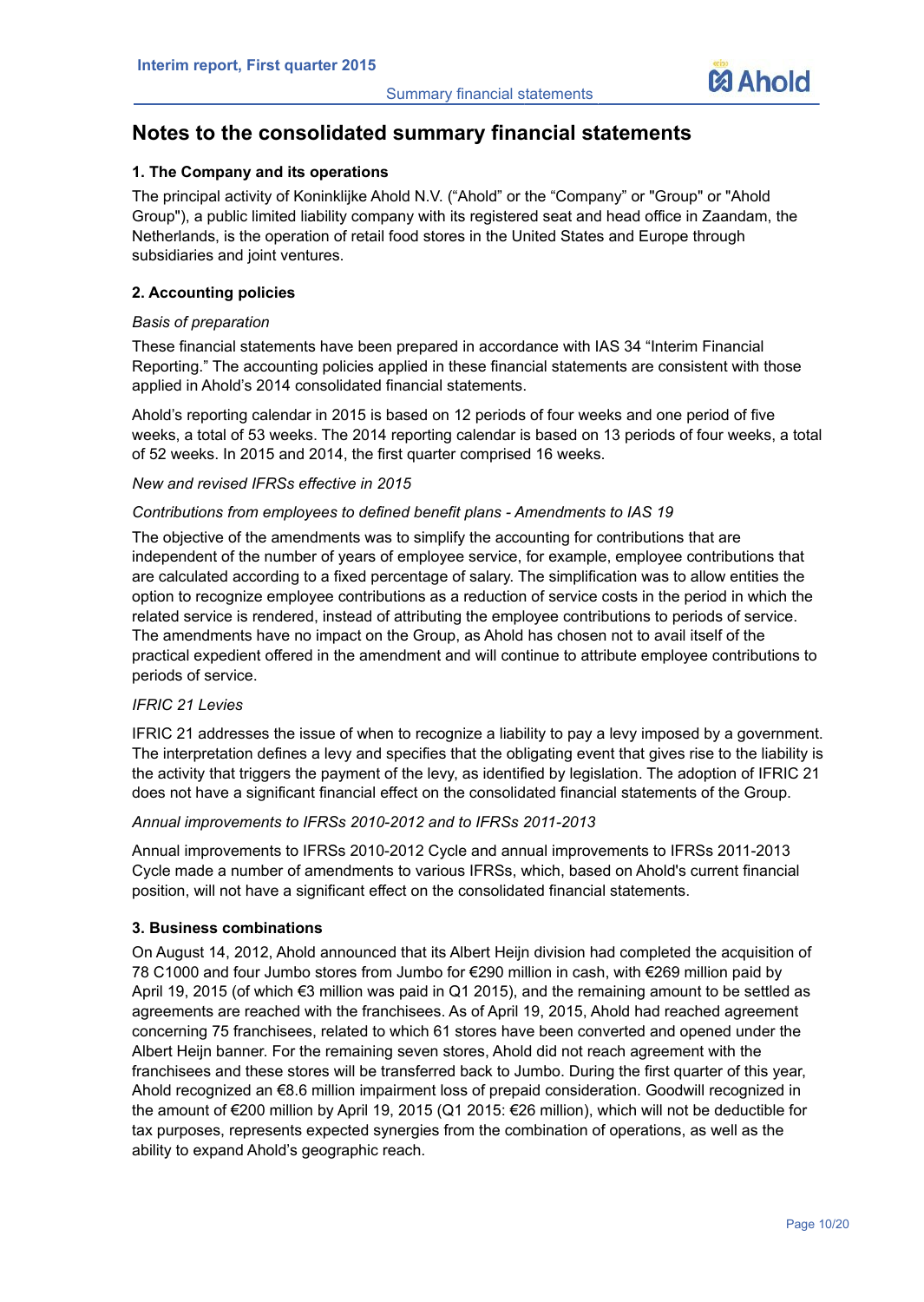

The seven stores that were converted to the Albert Heijn banner in Q1 2015 have contributed €8 million to Q1 2015 net sales and an insignificant amount to net income in Q1 2015.

# *Other acquisitions*

Ahold completed several minor store acquisitions for a combined purchase consideration of €5 million.

The allocation of the fair value of the net assets acquired and the goodwill arising from the acquisitions during 2015 is as follows:

| $\epsilon$ million                            | Jumbo | Other | Total |
|-----------------------------------------------|-------|-------|-------|
| Goodwill                                      | 26    |       | 33    |
| Reversal of other intangible assets           | (23)  |       | (23)  |
| Other non current assets                      |       |       |       |
| Current assets                                |       | (3)   | (3)   |
| Acquisition of business, net of cash acquired | 3     | 5     | 8     |

A reconciliation of Ahold's goodwill balance, which is presented within intangible assets, is as follows:

| $\epsilon$ million                         | Goodwill |
|--------------------------------------------|----------|
| As of December 28, 2014                    |          |
| At cost                                    | 1,039    |
| Accumulated impairment losses              | (8)      |
| Opening carrying amount                    | 1,031    |
| Acquisitions through business combinations | 33       |
| Impairment losses                          |          |
| Exchange rate differences                  | 40       |
| <b>Closing carrying amount</b>             | 1,104    |
| As of April 19, 2015                       |          |
| At cost                                    | 1,112    |
| Accumulated impairment losses              | (8)      |
| <b>Carrying amount</b>                     | 1,104    |

# **4. Segment reporting**

Ahold's retail operations are presented in three reportable segments. In addition, Other retail, consisting of Ahold's unconsolidated joint venture JMR, and Ahold's Corporate Center are presented separately.

| Reportable segment | Included in the Reportable segment                                                                              |
|--------------------|-----------------------------------------------------------------------------------------------------------------|
| Ahold USA          | Stop & Shop New England, Stop & Shop New York Metro, Giant Landover, Giant<br>Carlisle and Peapod               |
| The Netherlands    | Albert Heijn, Albert Heijn Belgium, Albert Heijn Germany, Etos, Gall & Gall, bol.com and<br>Albert Heijn Online |
| Czech Republic     | Albert                                                                                                          |
|                    |                                                                                                                 |
| <b>Other</b>       | Included in Other                                                                                               |
| Other retail       | Unconsolidated joint venture JMR (49%)                                                                          |
| Corporate Center   | Corporate Center staff (the Netherlands, Switzerland and the United States)                                     |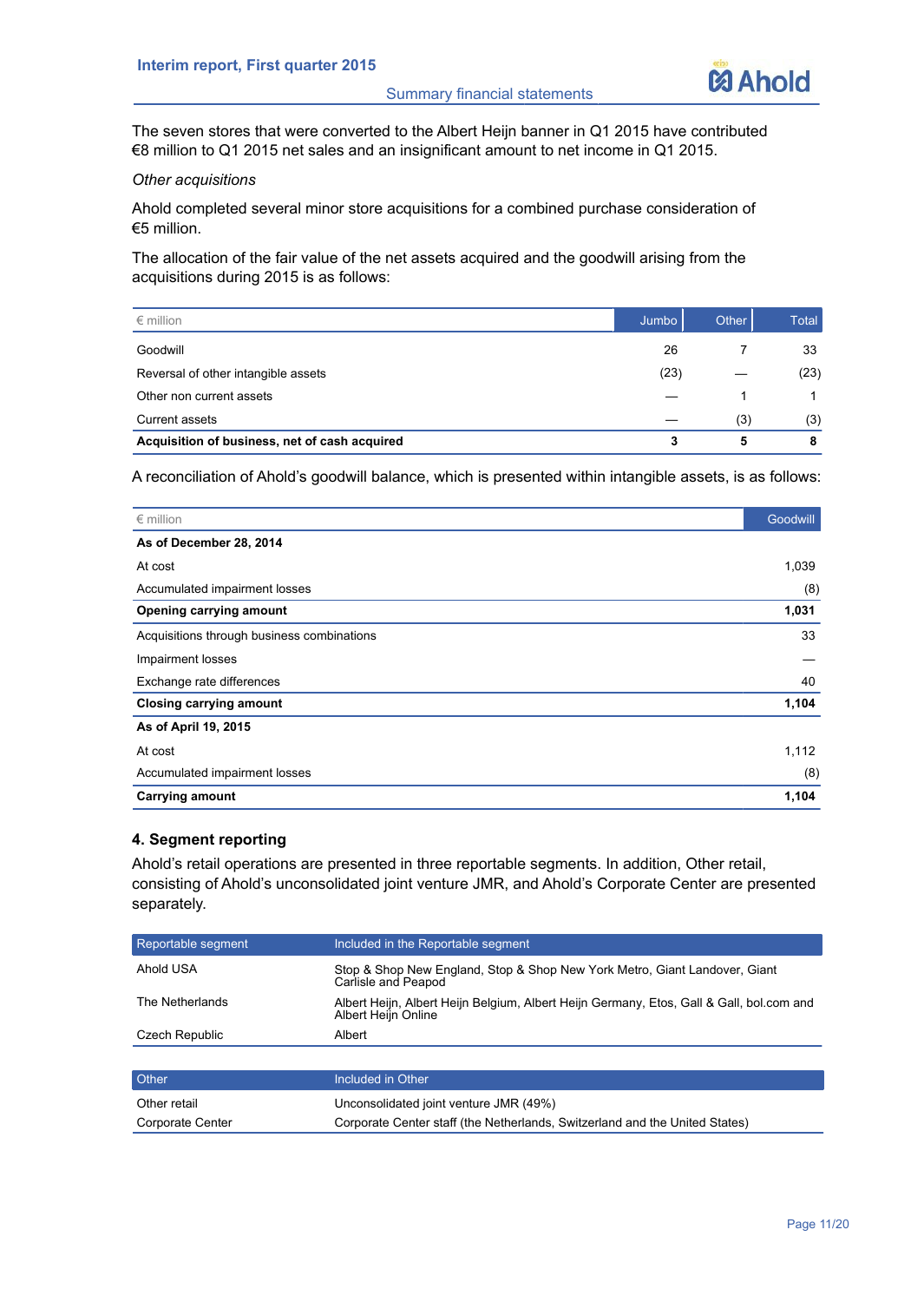

# **Net sales**

Net sales per segment are as follows:

|                                                             | Q <sub>1</sub> | Q <sub>1</sub> |
|-------------------------------------------------------------|----------------|----------------|
|                                                             | 2015           | 2014           |
| \$ million                                                  |                |                |
| Ahold USA                                                   | 7,874          | 8,040          |
| Average U.S. dollar exchange rate<br>(euro per U.S. dollar) | 0.8928         | 0.7288         |
| CZK million                                                 |                |                |
| Czech Republic                                              | 14,208         | 11,386         |
| Average Czech Crown exchange rate<br>(euro per Czech Crown) | 0.0363         | 0.0364         |
| $\epsilon$ million                                          |                |                |
| Ahold USA                                                   | 7,026          | 5,859          |
| The Netherlands                                             | 3,748          | 3,547          |
| <b>Czech Republic</b>                                       | 515            | 415            |
| <b>Ahold Group</b>                                          | 11,289         | 9,821          |

# **Operating income**

Operating income (loss) per segment is as follows:

|                       | Q <sub>1</sub><br>2015 | Q <sub>1</sub><br>2014 |
|-----------------------|------------------------|------------------------|
| \$ million            |                        |                        |
| Ahold USA             | 267                    | 307                    |
| CZK million           |                        |                        |
| <b>Czech Republic</b> | (282)                  | 238                    |
| $∈$ million           |                        |                        |
| Ahold USA             | 238                    | 224                    |
| The Netherlands       | 159                    | 175                    |
| Czech Republic        | (10)                   | 9                      |
| Corporate Center      | (41)                   | (28)                   |
| <b>Ahold Group</b>    | 346                    | 380                    |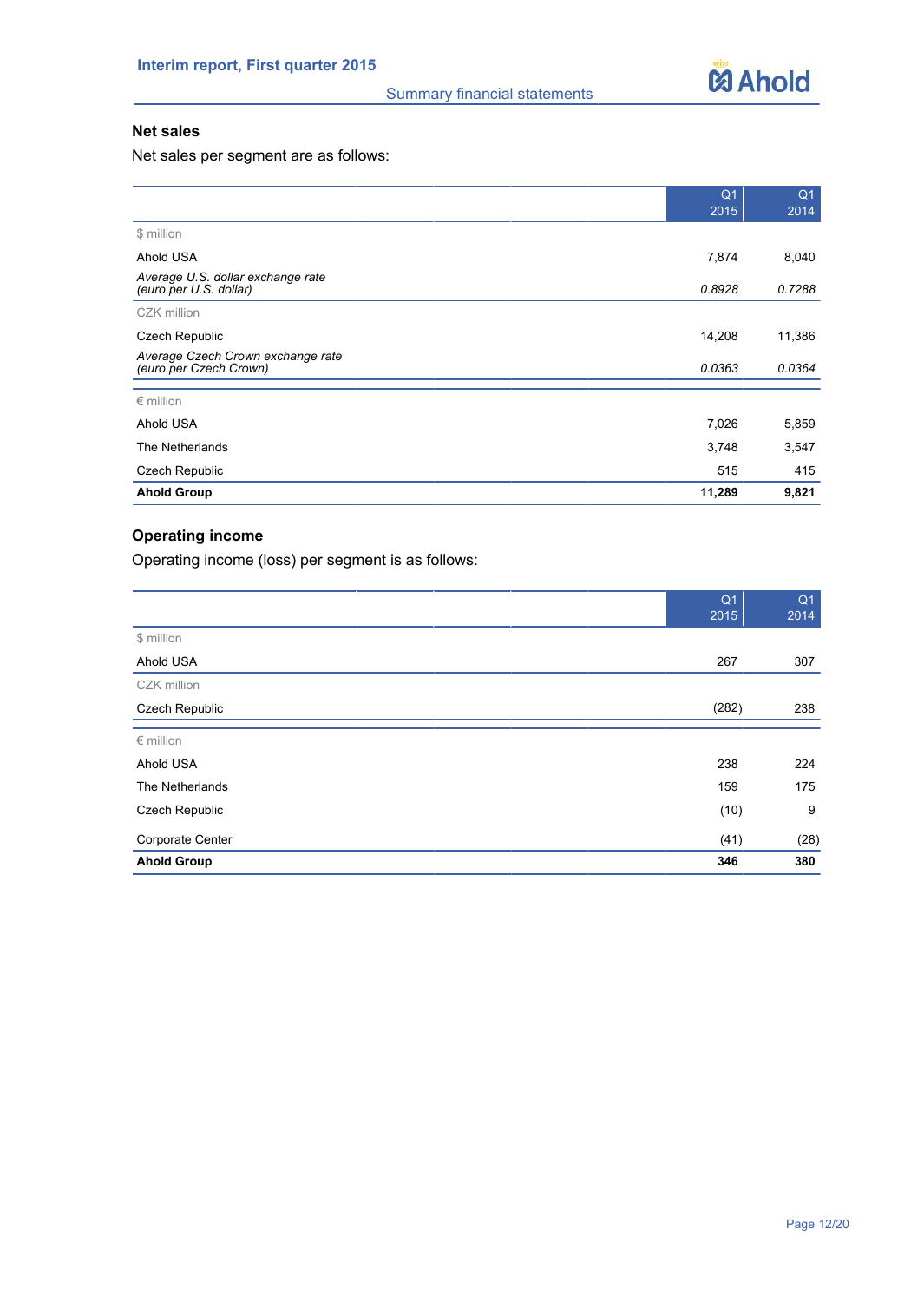

# **5. Expenses by nature**

The aggregate of cost of sales and operating expenses is specified by nature as follows:

|                                       | Q <sub>1</sub> | Q <sub>1</sub> |
|---------------------------------------|----------------|----------------|
| $\epsilon$ million                    | 2015           | 2014           |
| Cost of product                       | 7,859          | 6,877          |
| Labor costs                           | 1,693          | 1,413          |
| Other operational expenses            | 883            | 743            |
| Depreciation and amortization         | 305            | 250            |
| Rent expenses and income - net        | 191            | 155            |
| Impairment losses and reversals - net | 14             | 4              |
| Gains on the sale of assets - net     | (2)            | (1)            |
| <b>Total</b>                          | 10,943         | 9,441          |

# **6. Income taxes**

The decrease in income tax is mainly the result of lower taxable income for Q1 2015.

# **7. Assets and liabilities held for sale and discontinued operations**

Income from discontinued operations is specified as follows:

|                                                                 | Q <sub>1</sub> | Q <sub>1</sub> |
|-----------------------------------------------------------------|----------------|----------------|
| $\epsilon$ million                                              | 2015           | 2014           |
| Slovakia                                                        |                | (2)            |
| Other $1$                                                       |                | (2)            |
| Operating results from discontinued operations <sup>2</sup>     |                | (4)            |
|                                                                 |                |                |
| U.S. Foodservice <sup>4</sup>                                   |                | (180)          |
| Slovakia                                                        |                | (1)            |
| Other $1$                                                       | 2              |                |
| Results on divestments of discontinued operations <sup>3</sup>  | 2              | (181)          |
| Income (loss) from discontinued operations, net of income taxes | 2              | (185)          |

*1 Includes adjustments to the result on various discontinued operations and past divestments.*

*2 Operating results from discontinued operations are after net income tax benefits of nil and €2 million for the first quarter of 2015 and 2014 respectively.*

*3 Results on divestments are after net income tax expense of €1 million for the first quarter of 2015 (Q1 2014: €39 million benefit).*

*4 Q1 2014 comprises legal costs of €3 million and a settlement provision of €177 million related to the Waterbury litigation.* 

The cash flows from the divestment of businesses as presented in the cash flow statement are as follows:

| $\epsilon$ million                               | Q <sub>1</sub><br>2015 | Q <sub>1</sub><br>2014 |
|--------------------------------------------------|------------------------|------------------------|
| Proceeds from divestment of Slovakia             |                        | (34)                   |
| Net cash flows related to other past divestments |                        | (5)                    |
| Divestment of businesses                         | (4)                    | (39)                   |
| Cash divested                                    |                        | (5)                    |
| Divestment of businesses, net of cash divested   | (4)                    | (44)                   |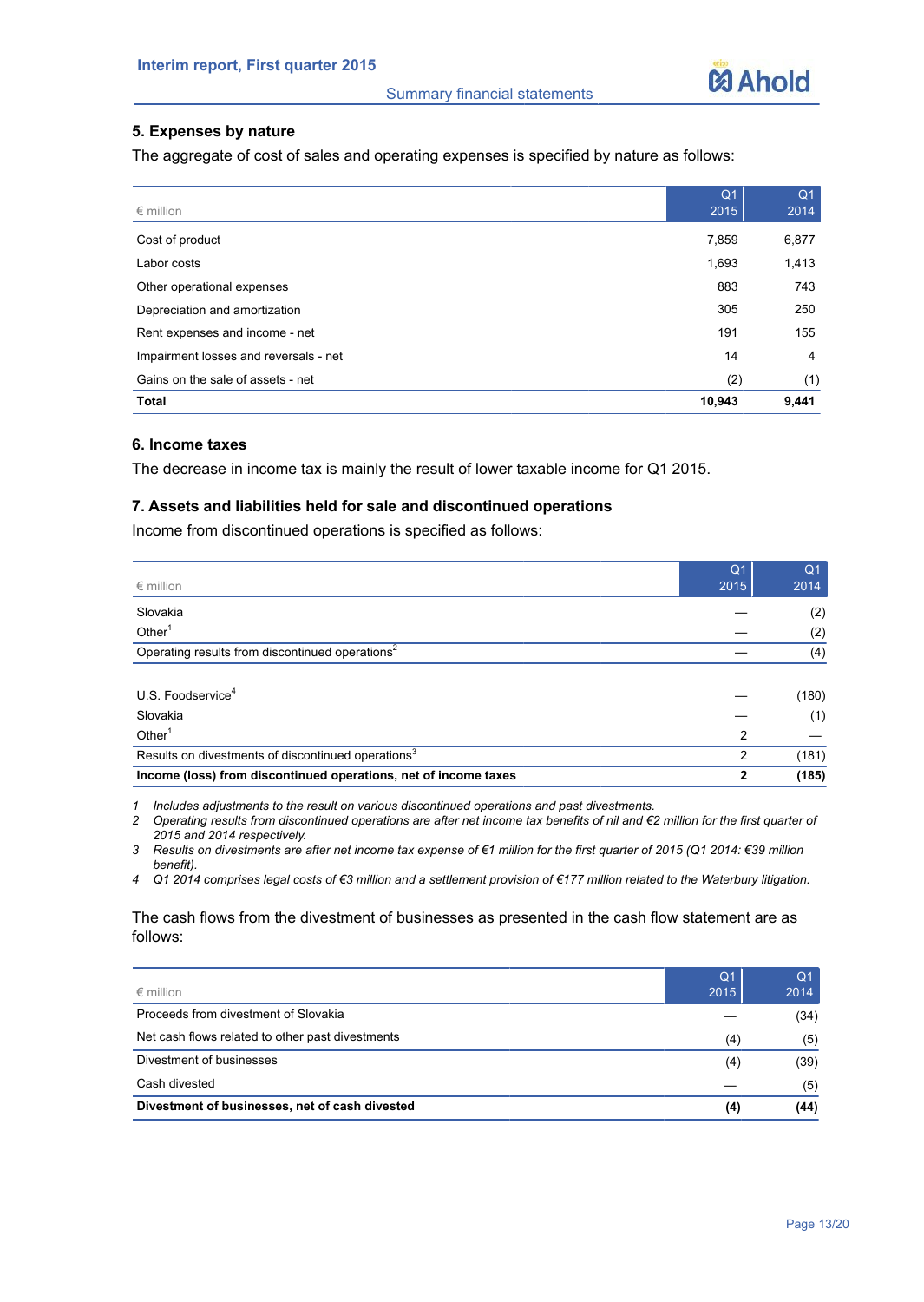

## **8. Equity attributable to common shareholders**

#### *Dividend on common shares*

On April 15, 2015, the General Meeting of Shareholders approved the dividend over 2014 of €0.48 per common share (€396 million in the aggregate). This dividend was included as a liability on the balance sheet as of April 19, 2015, and was paid on April 30, 2015.

### *Share buyback*

On February 26, 2015, Ahold announced its decision to return €500 million to its shareholders by way of a share buyback program, to be completed over a 12-month period. Under this program, 2,210,249 of the Company's own shares were repurchased and delivered in the first quarter of 2015. Shares were repurchased at an average price of €18.20 per share for a total amount of €40 million.

The number of outstanding common shares as of April 19, 2015, was 824,579,777 (December 28, 2014: 822,597,462). The increase is the net effect of the share buyback and the re-issuance of treasury shares for the delivery of the shares vested under the Global Reward Opportunity program.

# **9. Cash flow**

The following table presents the reconciliation between the statement of cash flows and the cash and cash equivalents as presented on the balance sheet:

| $\epsilon$ million                                                                                                                                              | Q <sub>1</sub><br>2015 | Q <sub>1</sub><br>2014 |
|-----------------------------------------------------------------------------------------------------------------------------------------------------------------|------------------------|------------------------|
| Cash and cash equivalents at the beginning of the year                                                                                                          | 1,624                  | 2,496                  |
| Restricted cash                                                                                                                                                 | (9)                    | (4)                    |
| Cash and cash equivalents related to discontinued operations                                                                                                    |                        | 5                      |
| Cash and cash equivalents at the beginning of the year, excluding restricted cash and including<br>cash and cash equivalents related to discontinued operations | 1.615                  | 2.497                  |
| Net cash from operating, investing and financing activities                                                                                                     | (125)                  | (468)                  |
| Effect of exchange rate differences on cash and cash equivalents                                                                                                | 136                    | (5)                    |
| Restricted cash                                                                                                                                                 | 9                      | 4                      |
| Cash and cash equivalents of continuing operations at the end of the quarter                                                                                    | 1,635                  | 2,028                  |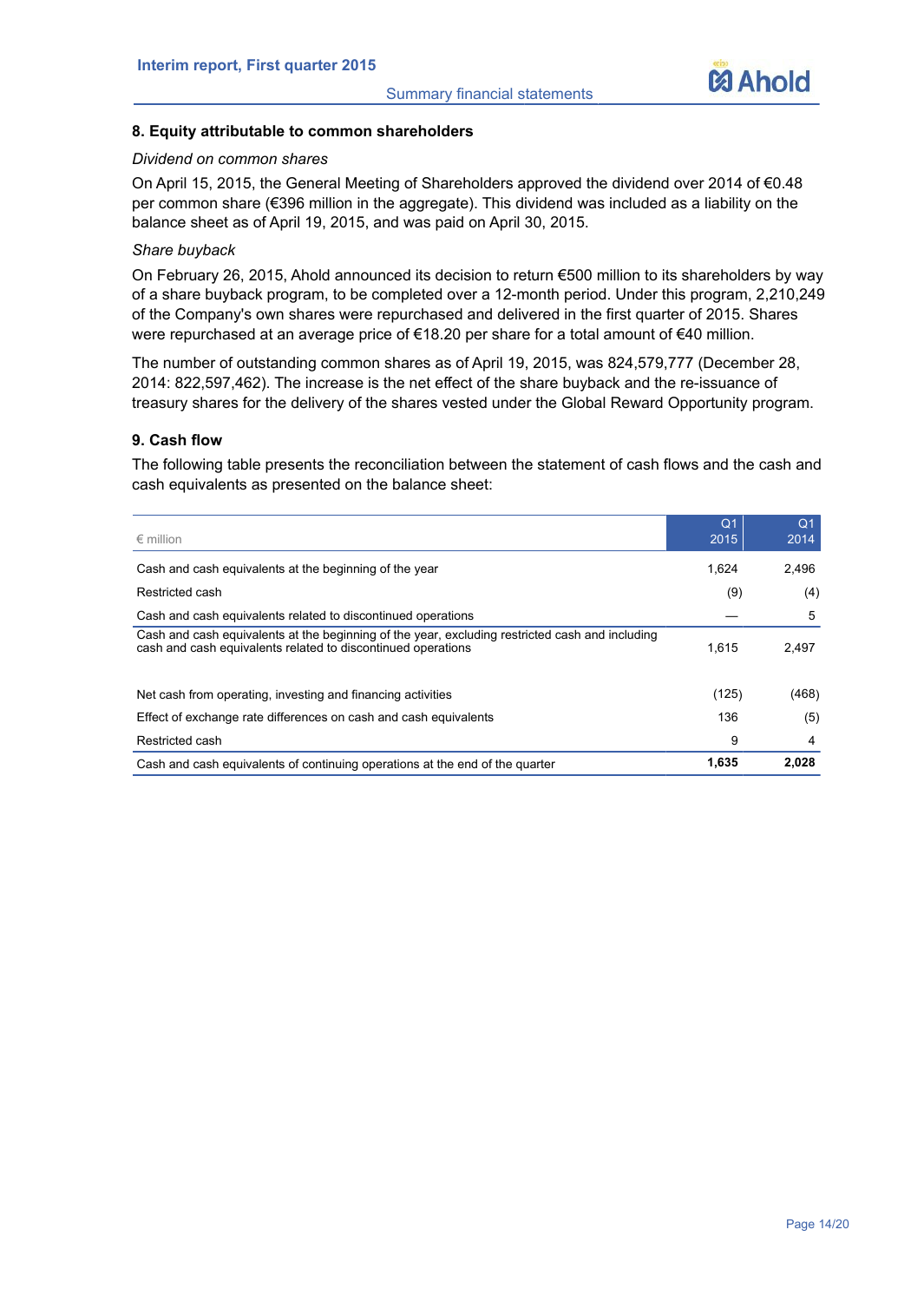

# **10. Financial instruments**

## *Fair values of financial instruments*

The following table presents the fair values of financial instruments, based on Ahold's categories of financial instruments, including current portions, compared to the carrying amounts at which these instruments are included on the balance sheet:

|                                             | April 19, 2015     |               |                    | December 28, 2014 |  |
|---------------------------------------------|--------------------|---------------|--------------------|-------------------|--|
| $\epsilon$ million                          | Carrying<br>amount | Fair<br>value | Carrying<br>amount | Fair<br>value     |  |
| Loans receivable                            | 46                 | 55            | 42                 | 50                |  |
| Trade and other (non) current receivables   | 674                | 674           | 731                | 731               |  |
| Reinsurance assets                          | 207                | 207           | 177                | 177               |  |
| Total loans and receivables                 | 927                | 936           | 950                | 958               |  |
| Cash and cash equivalents                   | 1,635              | 1,635         | 1,624              | 1,624             |  |
| Short-term deposits and similar instruments | 480                | 480           | 262                | 262               |  |
| Derivatives                                 | 330                | 330           | 311                | 311               |  |
| Available for sale                          | 6                  | 6             | 5                  | 5                 |  |
| <b>Total financial assets</b>               | 3,378              | 3,387         | 3,152              | 3,160             |  |

|                                                | April 19, 2015     |               | December 28, 2014  |               |
|------------------------------------------------|--------------------|---------------|--------------------|---------------|
| $\epsilon$ million                             | Carrying<br>amount | Fair<br>value | Carrying<br>amount | Fair<br>value |
| <b>Notes</b>                                   | (1, 154)           | (1, 414)      | (1,040)            | (1,282)       |
| Other loans                                    | (3)                | (3)           | (3)                | (3)           |
| Financing obligations                          | (422)              | (431)         | (387)              | (391)         |
| Mortgages payable                              | (11)               | (12)          | (10)               | (11)          |
| Finance lease liabilities                      | (1, 331)           | (1,758)       | (1,213)            | (1,574)       |
| Cumulative preferred financing shares          | (497)              | (566)         | (497)              | (564)         |
| Dividend cumulative preferred financing shares | (28)               | (28)          | (21)               | (21)          |
| Accounts payable                               | (2, 424)           | (2, 424)      | (2,655)            | (2,655)       |
| Short-term borrowings                          | (51)               | (51)          | (47)               | (47)          |
| Dividend common stock                          | (396)              | (396)         |                    |               |
| Interest payable                               | (22)               | (22)          | (26)               | (26)          |
| Reinsurance liabilities                        | (230)              | (230)         | (191)              | (191)         |
| Other                                          | (54)               | (64)          | (43)               | (51)          |
| Total non-derivative financial liabilities     | (6,623)            | (7, 399)      | (6, 133)           | (6, 816)      |
| Derivatives                                    | (264)              | (264)         | (251)              | (251)         |
| <b>Total financial liabilities</b>             | (6, 887)           | (7,663)       | (6, 384)           | (7,067)       |

## *Financial assets and liabilities measured at fair value on the balance sheet*

Of Ahold's categories of financial instruments, only derivatives, assets available for sale and reinsurance assets (liabilities) are measured and recognized on the balance sheet at fair value. These fair value measurements are categorized within Level 2 of the fair value hierarchy. The Company uses inputs other than quoted prices that are observable for the asset or liability, either directly (i.e., as prices) or indirectly (i.e., derived from prices). The fair value of derivative instruments is measured by using either a market or income approach (mainly present value techniques). Foreign currency forward contracts are measured using quoted forward exchange rates and yield curves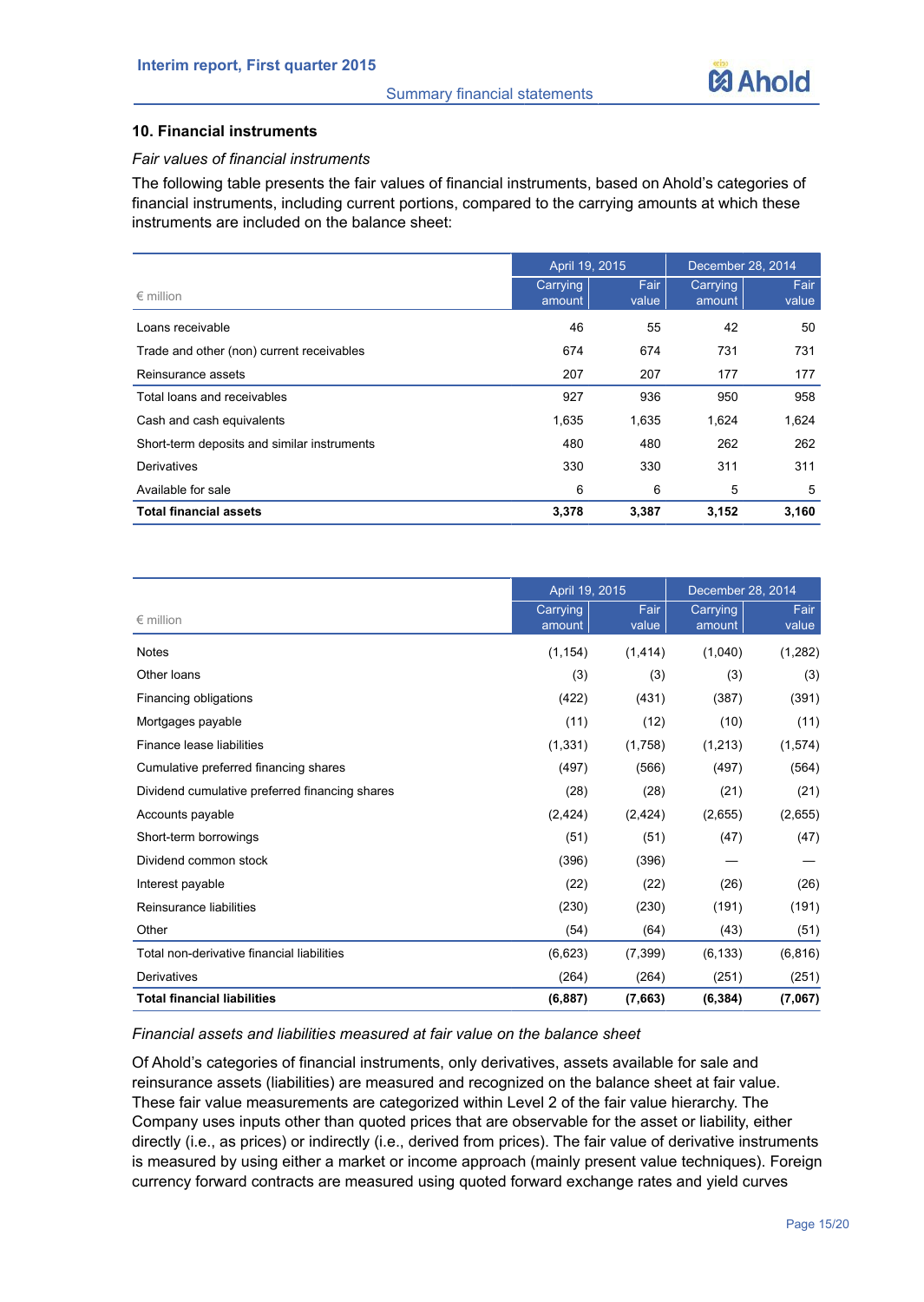

derived from quoted interest rates that match the maturity of the contracts. Interest rate swaps are measured at the present value of expected future cash flows. Expected future cash flows are discounted by using the applicable yield curves derived from quoted interest rates.

The valuation of Ahold's derivative instruments is adjusted for the credit risk of the counterparty, called Credit Valuation Adjustment ("CVA"), and for the reporting entity's own credit risk, called Debit Valuation Adjustment ("DVA"). The CVA / DVA calculations have been added to the risk-free fair value of Ahold's interest and cross-currency swaps. The valuation technique for the CVA / DVA calculation is based on relevant observable market inputs.

The carrying amount of receivables, cash and cash equivalents, accounts payable, short-term deposits and similar instruments, and other current financial assets and liabilities approximate their fair values because of the short-term nature of these instruments and, for receivables, because of the fact that any recoverability loss is reflected in an impairment loss. The fair values of quoted borrowings are based on ask-market quoted prices at the end of the reporting period. The fair value of other non-derivative financial assets and liabilities that are not traded in an active market are estimated using discounted cash flow analyses based on prevailing market rates. The fair value calculation method and the conditions for redemption and conversion of the cumulative preferred financing shares are disclosed in *Note 22* of Ahold's Annual Report 2014. The accrued interest is included in other current financial liabilities and not in the carrying amounts of non-derivative financial assets and liabilities.

# **11. Commitments and contingencies**

A comprehensive overview of commitments and contingencies as of December 28, 2014, was included in *Note 34* of Ahold's 2014 consolidated financial statements, which were published as part of Ahold's Annual Report 2014 on February 26, 2015. There have been no significant changes to this overview through Q1 2015.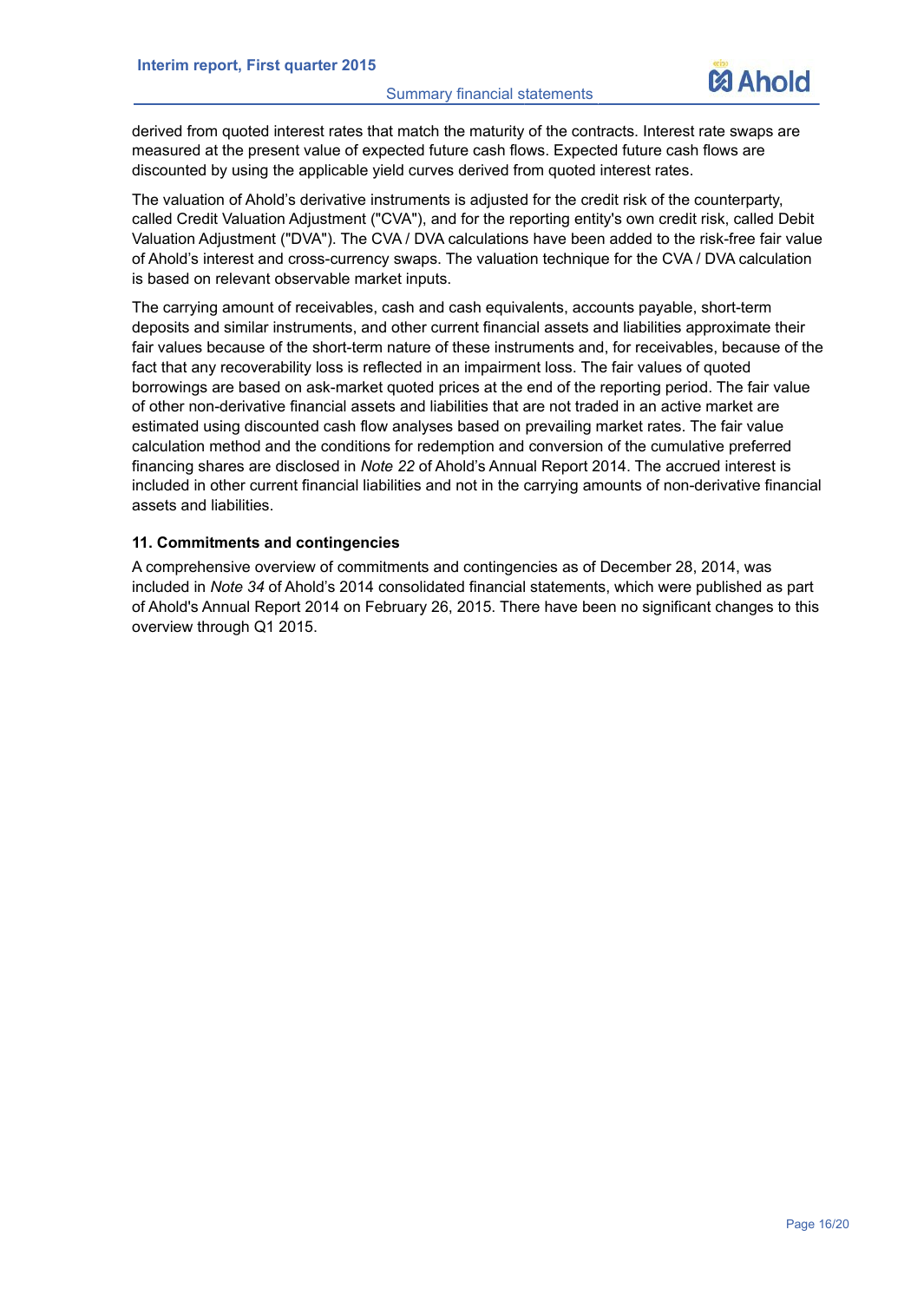

# **Other financial and operating information**

#### **Net sales per channel**

| $\epsilon$ million        | Q1 2015 | Q1 2014 | % change | % change<br>constant<br>rates |
|---------------------------|---------|---------|----------|-------------------------------|
| Online sales <sup>1</sup> | 448     | 362     | 23.8%    | 14.0%                         |
| Store sales $2$           | 10.841  | 9.459   | 14.6%    | 0.9%                          |
| <b>Total net sales</b>    | 11,289  | 9,821   | 14.9%    | 1.4%                          |

*1. Total net consumer online sales increased 25.5% in the first quarter to €482 million.*

*2. Store sales also includes sales under franchise agreements and other sales to third parties.*

# **Underlying operating income<sup>1</sup>**

Underlying operating income per segment is as follows:

| $\epsilon$ million | <b>Underlying</b><br>operating<br><i>income</i><br>Q1 2015 | Impairments | Gains<br>(losses) on<br>the sale of<br>assets | Restructuring<br>and related<br>charges | Other | Operating<br>income<br>Q1 2015 |
|--------------------|------------------------------------------------------------|-------------|-----------------------------------------------|-----------------------------------------|-------|--------------------------------|
| Ahold USA          | 257                                                        | (5)         |                                               | (14)                                    |       | 238                            |
| The Netherlands    | 166                                                        | (9)         | 2                                             |                                         |       | 159                            |
| Czech Republic     | 2                                                          |             |                                               | (12)                                    |       | (10)                           |
| Corporate Center   | (35)                                                       |             |                                               | (6)                                     |       | (41)                           |
| <b>Ahold Group</b> | 390                                                        | (14)        | 2                                             | (32)                                    |       | 346                            |

*1 Underlying operating income is a non-GAAPmeasure. See section "Use of non-GAAPfinancial measures" for more information on the use of non-GAAP measures.*

Underlying operating income in local currency for Q1 2015 is \$288 million for Ahold USA and CZK 59 million for Czech Republic.

| $\epsilon$ million | <b>Underlying</b><br>operating<br><i>income</i><br>Q1 2014 | <b>Impairments</b> | Gains<br>(losses) on<br>the sale of<br>assets | Restructuring<br>and related<br>charges | Other | Operating<br>income<br>Q1 2014 |
|--------------------|------------------------------------------------------------|--------------------|-----------------------------------------------|-----------------------------------------|-------|--------------------------------|
| Ahold USA          | 227                                                        | (2)                |                                               | (2)                                     |       | 224                            |
| The Netherlands    | 178                                                        | (2)                |                                               | (1)                                     |       | 175                            |
| Czech Republic     | 9                                                          |                    |                                               |                                         |       | 9                              |
| Corporate Center   | (22)                                                       |                    |                                               | (6)                                     |       | (28)                           |
| <b>Ahold Group</b> | 392                                                        | (4)                |                                               | (9)                                     |       | 380                            |

Underlying operating income in local currency for Q1 2014 is \$312 million for Ahold USA and CZK 234 million for Czech Republic.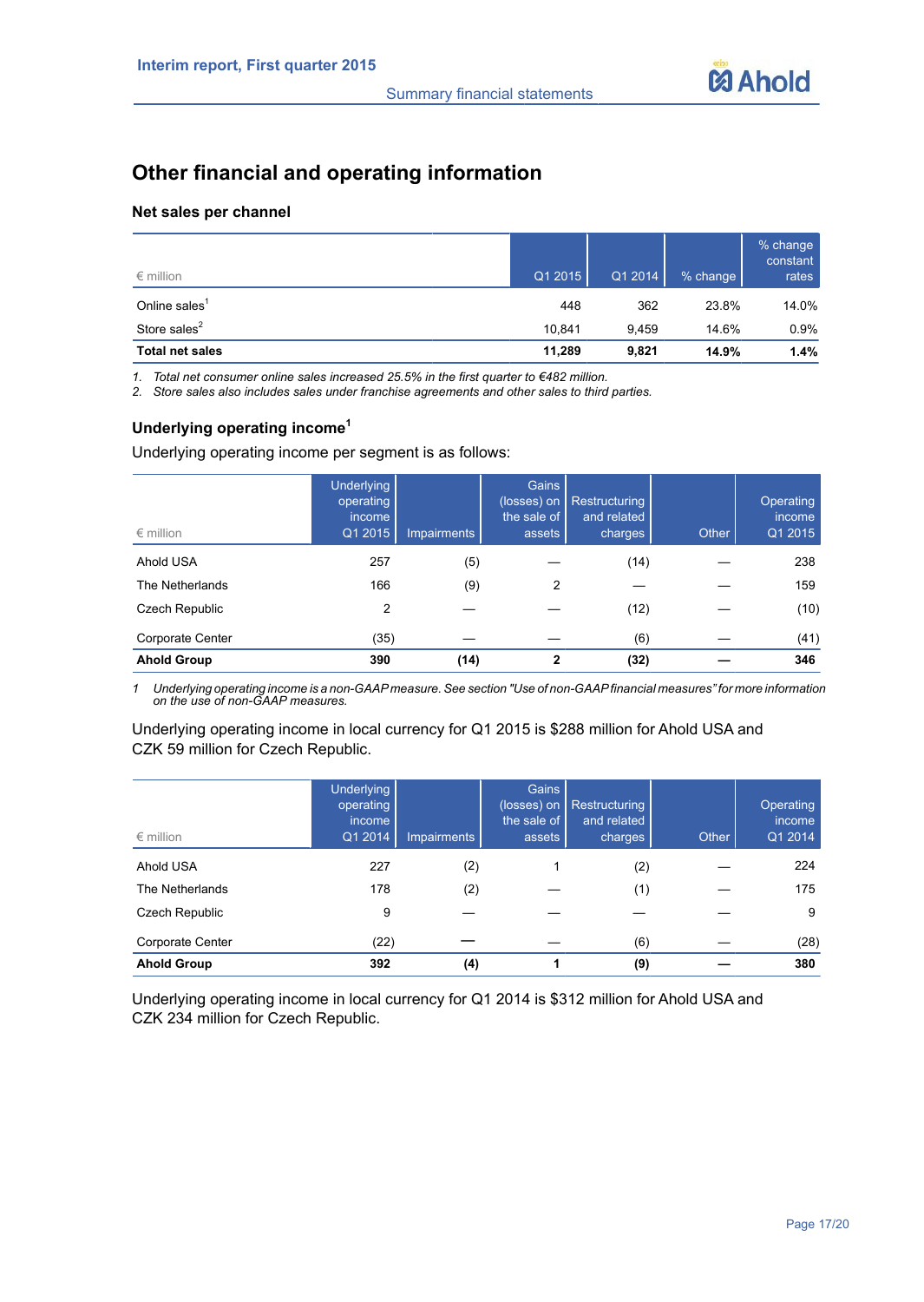# Other information



# **EBITDA<sup>1</sup>**

| $\epsilon$ million                            | <b>EBITDA</b><br>Q1 2015 | Depreciation<br>and<br>amortization | Operating<br><i>income</i><br>Q1 2015 | <b>EBITDA</b><br>Q1 2014 | Depreciation<br>and<br>amortization | Operating<br>income<br>Q1 2014 |
|-----------------------------------------------|--------------------------|-------------------------------------|---------------------------------------|--------------------------|-------------------------------------|--------------------------------|
| Ahold USA                                     | 443                      | (205)                               | 238                                   | 387                      | (163)                               | 224                            |
| The Netherlands                               | 242                      | (83)                                | 159                                   | 251                      | (76)                                | 175                            |
| Czech Republic                                | 6                        | (16)                                | (10)                                  | 20                       | (11)                                | 9                              |
| Corporate Center                              | (40)                     | (1)                                 | (41)                                  | (28)                     |                                     | (28)                           |
| <b>Total by segment</b>                       | 651                      | (305)                               | 346                                   | 630                      | (250)                               | 380                            |
| Share in income of joint ventures             | 2                        |                                     |                                       | 3                        |                                     |                                |
| Income (loss) from discontinued<br>operations | 2                        |                                     |                                       | (185)                    |                                     |                                |
| <b>Total EBITDA</b>                           | 655                      |                                     |                                       | 448                      |                                     |                                |

*1 EBITDA is a non-GAAP measure. See section Use of non-GAAP financial measures for more information on the use of non-GAAP measures.*

# **Free cash flow<sup>1</sup>**

|                                                                                                            | Q <sub>1</sub> | Q <sub>1</sub> |
|------------------------------------------------------------------------------------------------------------|----------------|----------------|
| $\epsilon$ million                                                                                         | 2015           | 2014           |
| Operating cash flows from continuing operations before changes in<br>working capital and income taxes paid | 669            | 604            |
| Changes in working capital                                                                                 | (216)          | 40             |
| Income taxes paid - net                                                                                    | (23)           | (123)          |
| Purchase of non-current assets                                                                             | (205)          | (188)          |
| Divestments of assets / disposal groups held for sale                                                      | 9              | 8              |
| Dividends received from joint ventures                                                                     | 2              | 1              |
| Interest received                                                                                          | 2              | 3              |
| Interest paid                                                                                              | (52)           | (43)           |
| Free cash flow                                                                                             | 186            | 302            |

*1 Free cash flow is a non-GAAP measure. See section Use of non-GAAP financial measures for more information on the use of non-GAAP measures.*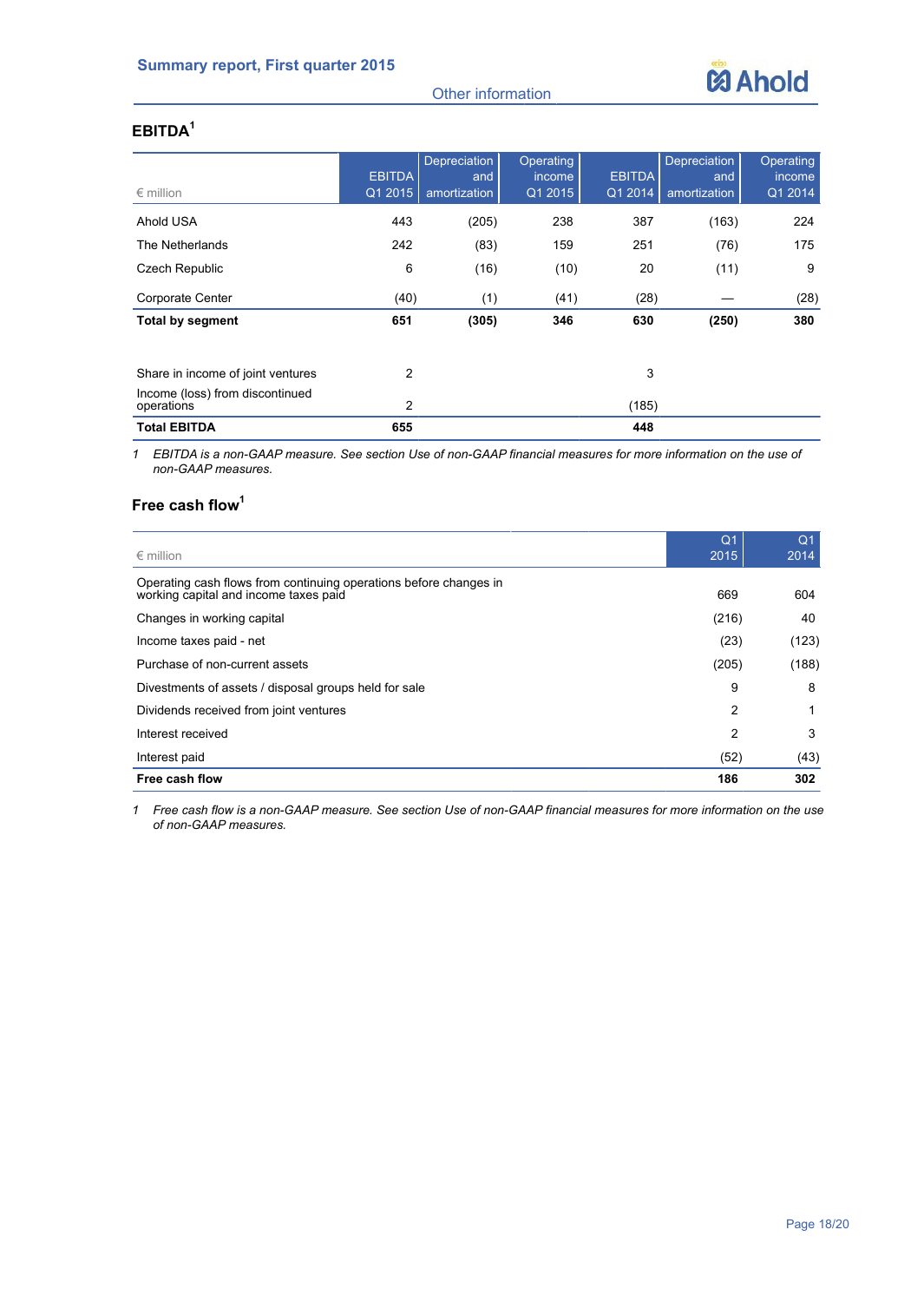

Other information

# **Net debt<sup>1</sup>**

|                                                                                               |       | April 19, December 28, |
|-----------------------------------------------------------------------------------------------|-------|------------------------|
| $\epsilon$ million                                                                            | 2015  | 2014                   |
| Loans                                                                                         | 1,557 | 1,410                  |
| Finance lease liabilities                                                                     | 1,232 | 1,125                  |
| Cumulative preferred financing shares                                                         | 497   | 497                    |
| Non-current portion of long-term debt                                                         | 3.286 | 3,032                  |
| Short-term borrowings and current portion of long-term debt                                   | 183   | 165                    |
| Gross debt                                                                                    | 3,469 | 3,197                  |
| Less: Cash, cash equivalents, and short-term deposits and similar instruments <sup>2, 3</sup> | 2.115 | 1,886                  |
| Net debt                                                                                      | 1,354 | 1,311                  |

*1 Net debt is a non-GAAP measure. See section Use of non-GAAP financial measures for more information on the use of non-GAAP measures.*

*2 Short-term deposits and similar instruments include investments with a maturity of between three and 12 months. The balance of these instruments at April 19, 2015, was €480 million (December 28, 2014: €262 million) and is presented within Other current financial assets in the consolidated balance sheet.* 

*3 Book overdrafts, representing the excess of total issued checks over available cash balances within the Group cash concentration structure, are classified in accounts payable and do not form part of net debt. These balances amounted to €143 million and €184 million as of April 19, 2015 and December 28, 2014, respectively.*

# **Store portfolio (including franchise stores)**

|                 | End of<br>2014 | Opened /<br>acquired | Closed /<br>sold | End of<br>Q1 2015 | End of<br>Q1 2014 |
|-----------------|----------------|----------------------|------------------|-------------------|-------------------|
| Ahold USA       | 768            |                      | (2)              | 766               | 765               |
| The Netherlands | 2,105          | 23                   | (14)             | 2,114             | 2,062             |
| Czech Republic  | 333            | 3                    | (1)              | 335               | 284               |
| Total           | 3,206          | 26                   | (17)             | 3,215             | 3,111             |

*1 The number of stores at the end of Q1 2015 includes 1,138 specialty stores (Etos and Gall & Gall) (Q1 2014: 1,122). During Q1 2015, seven C1000 stores were converted to the Albert Heijn banner.*